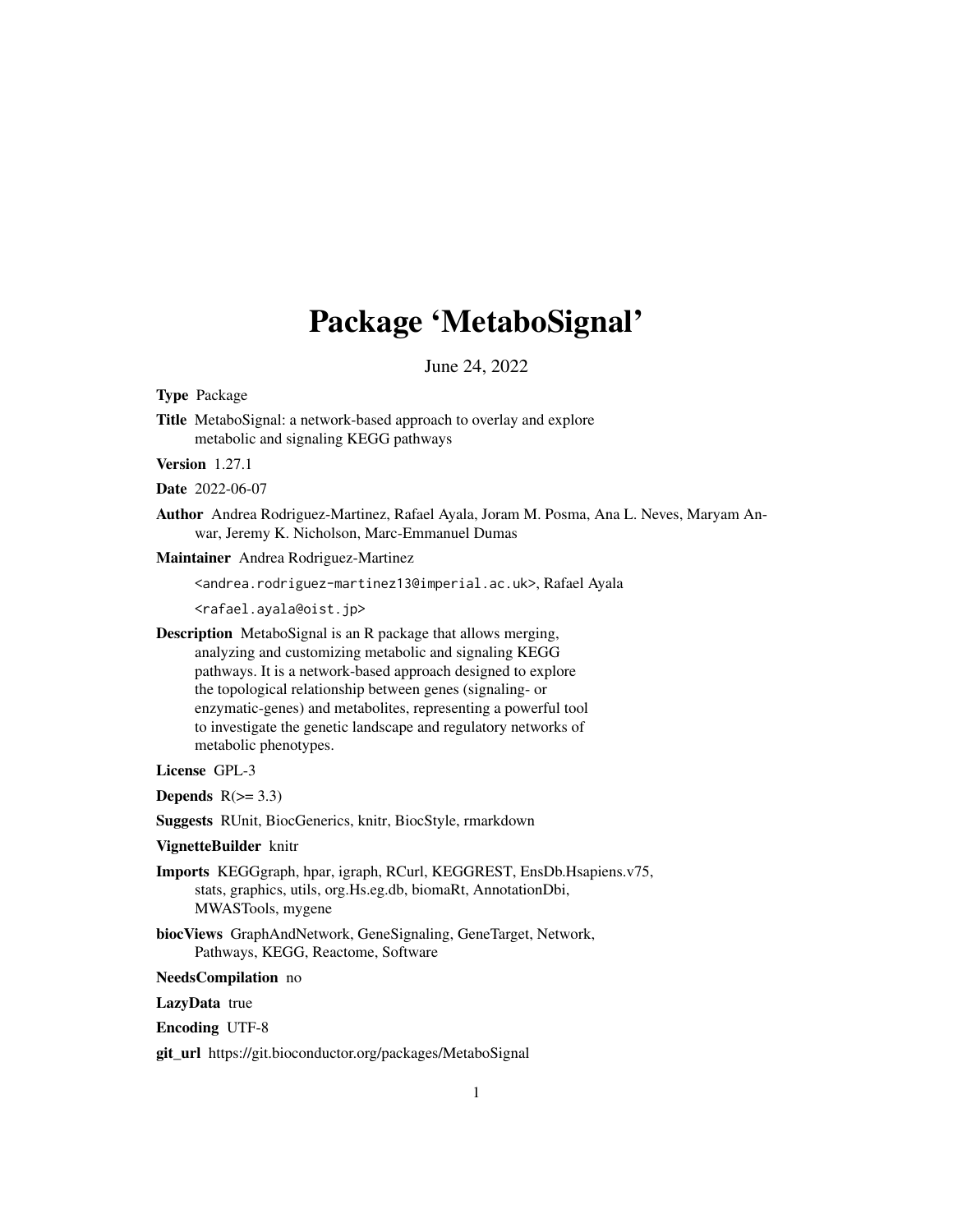<span id="page-1-0"></span>git\_branch master git\_last\_commit 0d79c71 git\_last\_commit\_date 2022-06-07 Date/Publication 2022-06-24

# R topics documented:

|       |                                                                                                                     | 3                         |
|-------|---------------------------------------------------------------------------------------------------------------------|---------------------------|
|       |                                                                                                                     | $\overline{4}$            |
|       | mergedNet_example $\dots \dots \dots \dots \dots \dots \dots \dots \dots \dots \dots \dots \dots \dots \dots \dots$ | $\overline{4}$            |
|       |                                                                                                                     | $\overline{5}$            |
|       |                                                                                                                     | 5                         |
|       |                                                                                                                     | 6                         |
|       |                                                                                                                     | $\overline{\phantom{0}}8$ |
|       |                                                                                                                     | -9                        |
|       |                                                                                                                     |                           |
|       | $MS\_exportCytoscape \dots \dots \dots \dots \dots \dots \dots \dots \dots \dots \dots \dots \dots \dots$           | $\overline{11}$           |
|       |                                                                                                                     |                           |
|       |                                                                                                                     |                           |
|       |                                                                                                                     |                           |
|       |                                                                                                                     |                           |
|       |                                                                                                                     |                           |
|       |                                                                                                                     |                           |
|       |                                                                                                                     |                           |
|       |                                                                                                                     |                           |
|       |                                                                                                                     |                           |
|       |                                                                                                                     |                           |
|       |                                                                                                                     |                           |
|       |                                                                                                                     |                           |
|       |                                                                                                                     |                           |
|       |                                                                                                                     |                           |
|       |                                                                                                                     |                           |
| Index |                                                                                                                     | 28                        |

directionality\_reactions

*List of KEGG reactions with incorrect/inconsistent directionality*

# Description

This matrix contains a set of KEGG reactions with incorrect/inconsistent directionality. The directionality of these reactions has been corrected based on published literature. This matrix can be updated or edited by the user if required.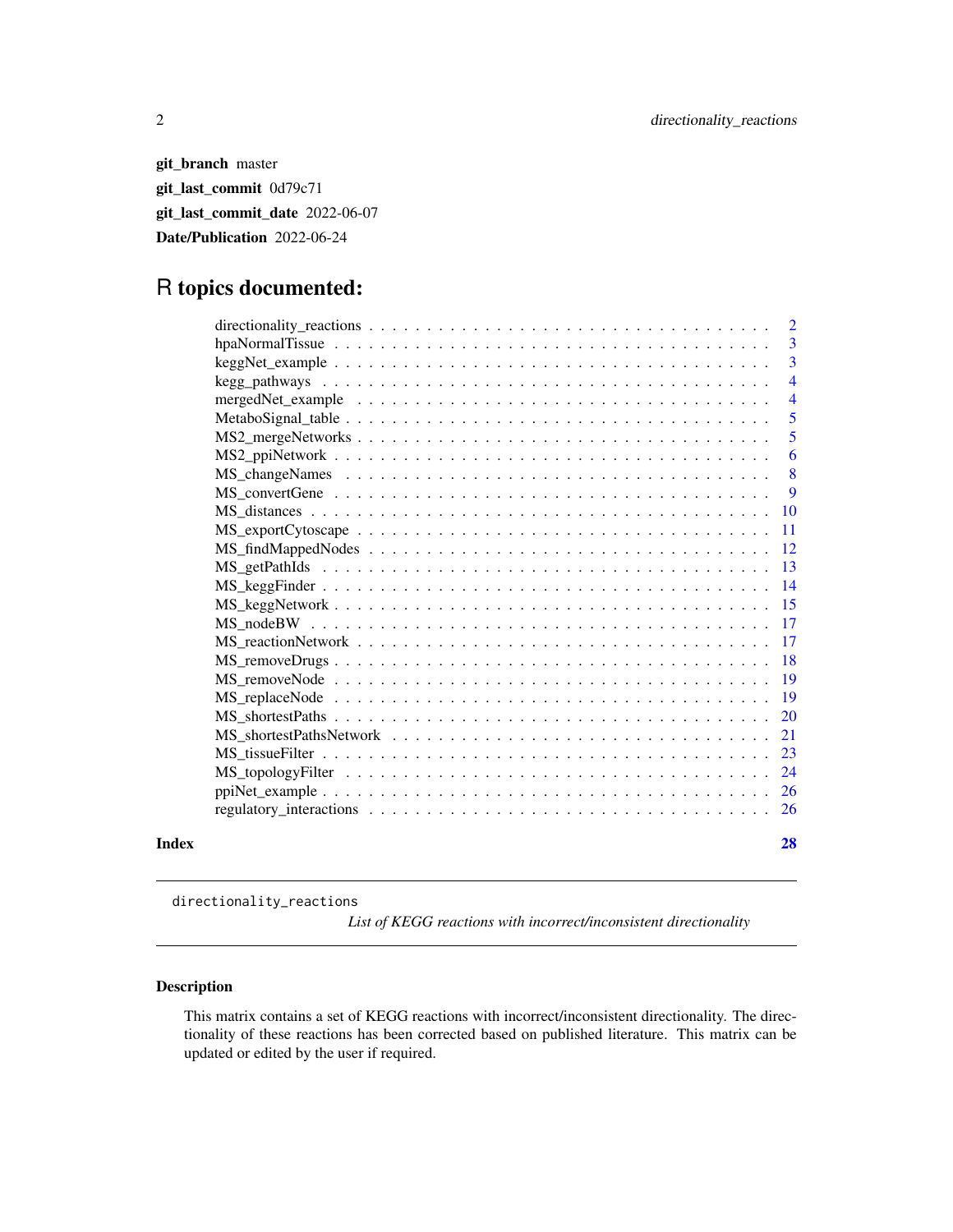# <span id="page-2-0"></span>hpaNormalTissue 3

# Usage

directionality\_reactions

# Format

Matrix

# Value

Matrix

hpaNormalTissue *Expression profiles for proteins in human tissues*

# Description

This data frame contains tissue expression data of human proteins, based on the Human Protein Atlas project. This data frame was obtained from the hpar package, and it is used in MetaboSignal to filter signaling genes based on tissue expression.

# Usage

data(hpaNormalTissue)

# Format

Data.frame

# Value

Data.frame

keggNet\_example *KEGG network example*

# Description

KEGG network generated using the metabolic and signaling pathways stored in kegg\_pathways.

# Usage

keggNet\_example

# Format

Matrix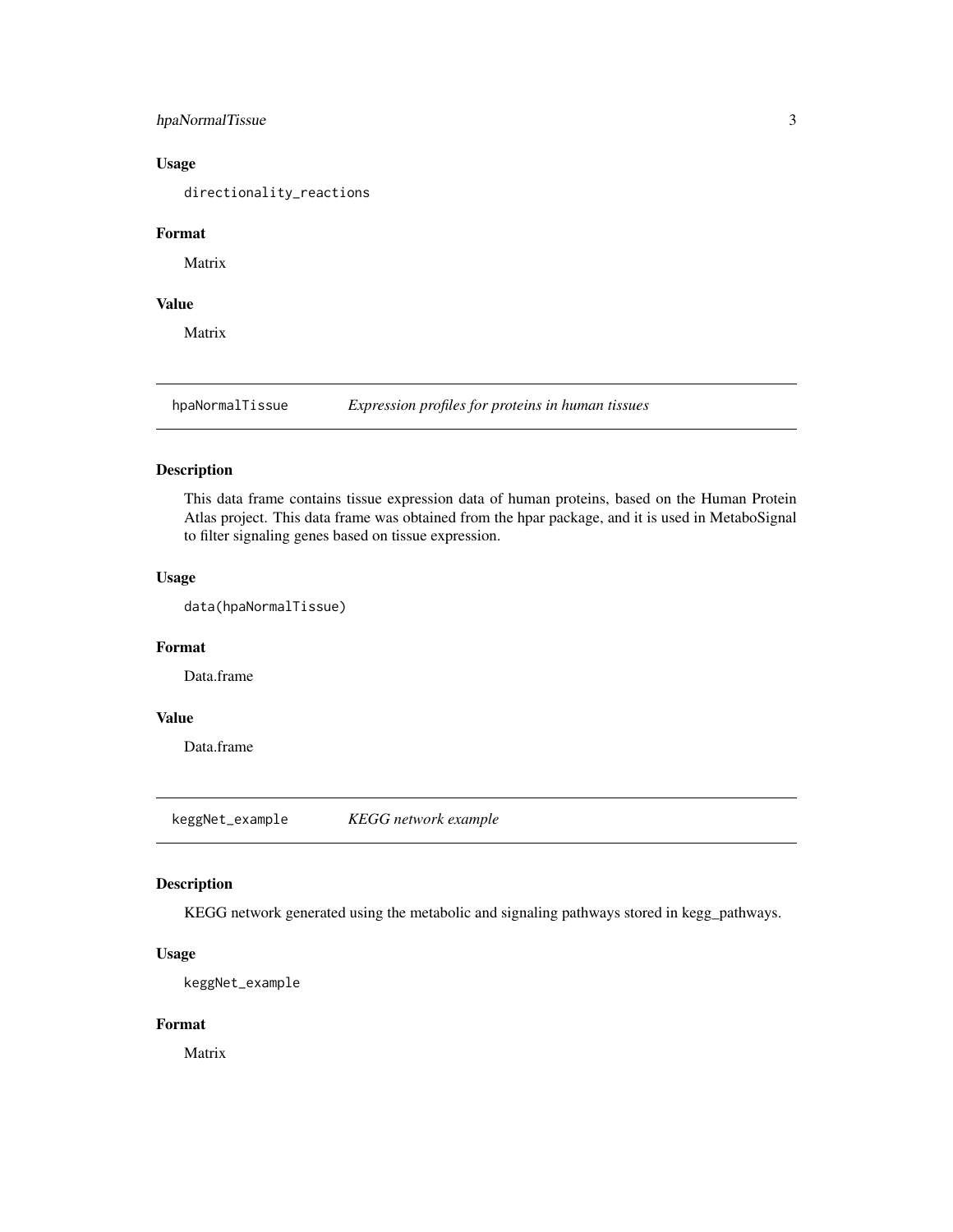# <span id="page-3-0"></span>Value

Matrix

kegg\_pathways *Examples of metabolic and signaling human KEGG pathways*

# Description

This matrix contains examples of metabolic and signaling human KEGG pathways. This matrix was generated with the function "MS\_getPathIds( )".

# Usage

kegg\_pathways

# Format

Matrix

# Value

Matrix

mergedNet\_example *Network containing KEGG, OmniPath and TRRUST interactions*

# Description

Network generated by merging "keggNet\_example" and "ppiNet\_example" in the vignette.

# Usage

mergedNet\_example

# Format

Matrix

# Value

Matrix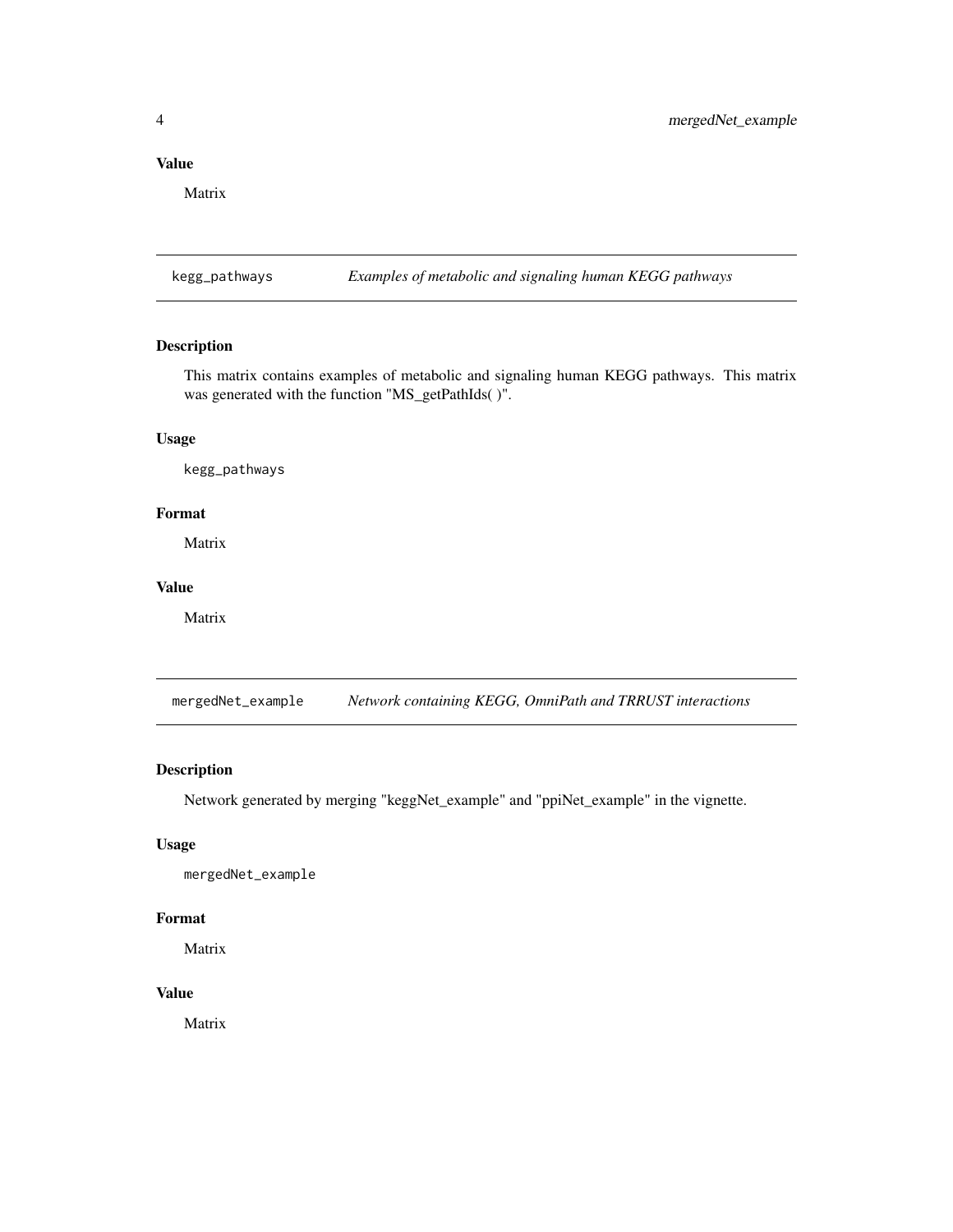<span id="page-4-0"></span>MetaboSignal\_table *Example of MetaboSignal network-table*

# Description

This network-table was generated using two metabo\_paths ("rno00010", "rno00562") and two signaling\_paths ("rno04910", "rno04151"). Notice that due to KEGG udpates, this network might be different to the one generated when running the vignette.

#### Usage

data(MetaboSignal\_table)

# Format

Matrix

# Value

Matrix

MS2\_mergeNetworks *Merge networks*

# Description

This function allows merging two network-tables of interest.

#### Usage

```
MS2_mergeNetworks(network_table1, network_table2)
```
# Arguments

| network_table1 three-column matrix where each row represents an edge between two nodes. See<br>functions "MS keggNetwork()" and "MS2 ppiNetwork()". |
|-----------------------------------------------------------------------------------------------------------------------------------------------------|
| network_table2 three-column matrix where each row represents an edge between two nodes. See<br>functions "MS_keggNetwork()" and "MS2_ppiNetwork()". |

#### Value

A three-column matrix where each row represents an edge between two nodes.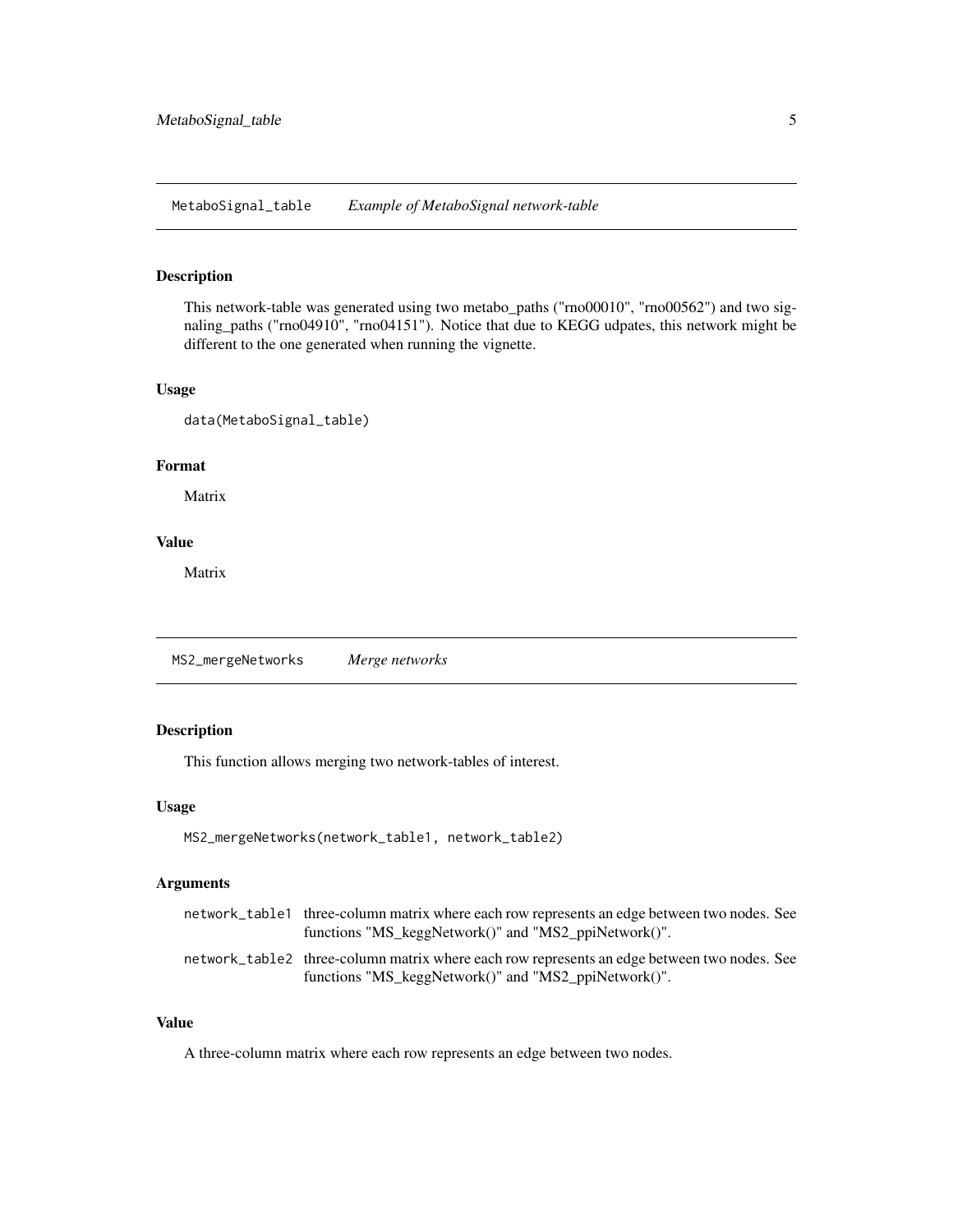#### Examples

```
data(keggNet_example)
data(ppiNet_example)
# Fast example using subsets
global_network1 <- MS2_mergeNetworks(keggNet_example[1:10, ],
                                     ppiNet_example[1:10, ])
# Example using full datasets
global_network2 <- MS2_mergeNetworks(keggNet_example, ppiNet_example)
```
MS2\_ppiNetwork *Build signaling-transduction network*

#### Description

This function generates a directed regulatory network by merging interactions reported in two literature-curated resources: OmniPath and TRRUST. The network is formalized as a three-column matrix, where each row represents an edge connecting two nodes (from source to target). The third column indicates the type of interaction, as well as the source of the interaction (OmniPath = "o\_", TRRUST = "t\_"). Nodes represent gene Entrez IDs.

#### Usage

```
MS2_ppiNetwork(datasets = "all")
```
## Arguments

datasets character vector indicating the datasets that will be used to build the network ("all", "omnipath","trrust"). It is also possible to select databases included within OmniPath (e.g. datasets  $= c("biogrid", "string")$ )

# Value

A three-column matrix where each row represents an edge between two nodes.

# Note

The dataset "regulatory\_interactions" contains details regarding primary database reference(s) as well as literature reference(s) of each of the regulatory interactions. The users are fully responsible for respecting the terms of the these databases and for citing them when required. The users can edit/update this dataset if needed.

<span id="page-5-0"></span>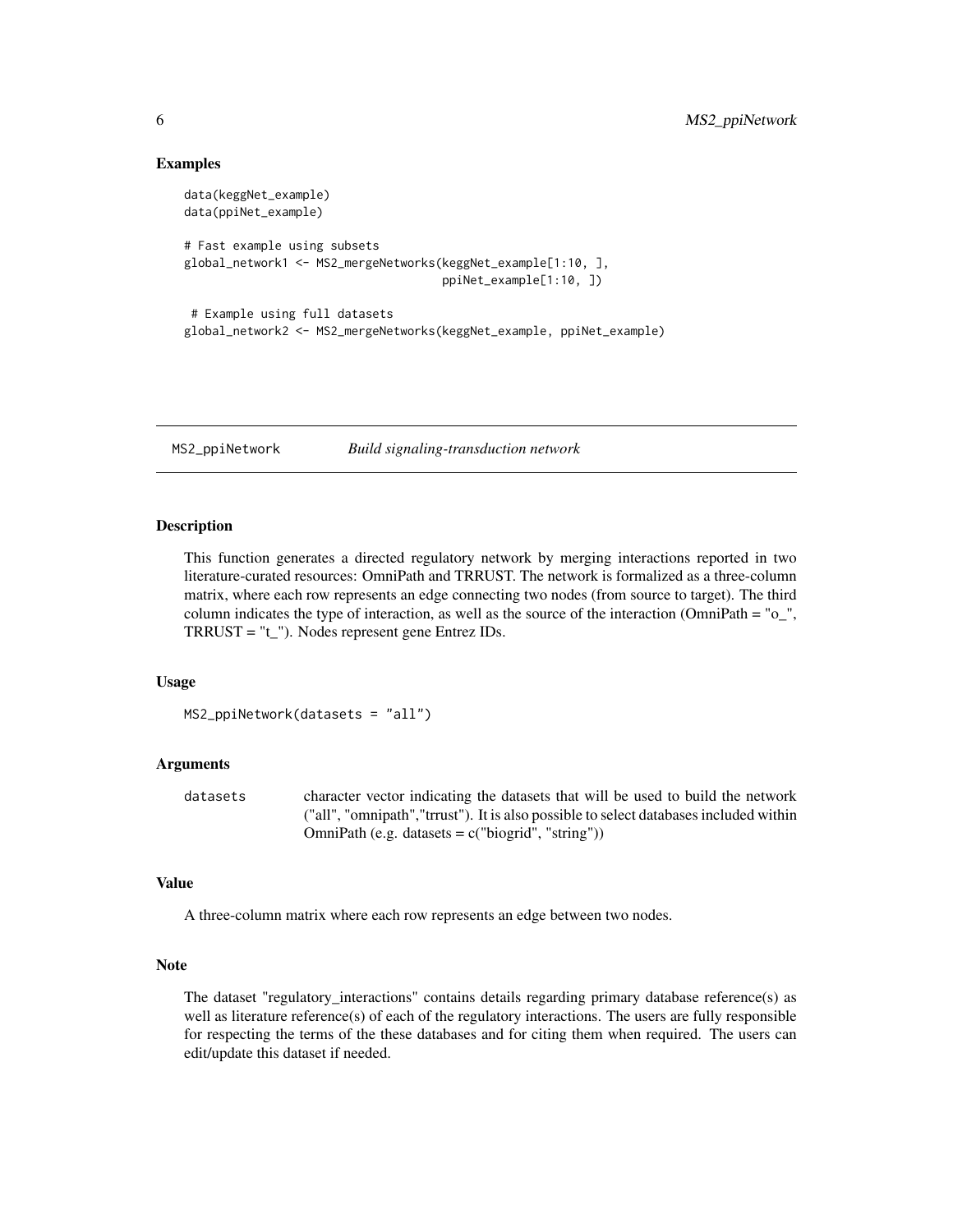# MS2\_ppiNetwork 7

#### References

Ceol, A., et al. (2007). DOMINO: a database of domain-peptide interactions. Nucleic Acid Research, 35, D557-60.

Cui, Q., et al. (2007). A map of human cancer signaling. Molecular Systems Biology, 3:152.

Diella, F., et al. (2004). Phospho.ELM: a database of experimentally verified phosphorylation sites in eukaryotic proteins. BMC Bioinformatics, 22, 5:79.

Dinkel, H., et al. (2012). ELM–the database of eukaryotic linear motifs. Nucleic Acid Research, 40, D242-51.

Han, H., et al. (2015). TRRUST: a reference database of human transcriptional regulatory interactions. Scientific Reports, 15, 11432.

Hornbeck, P.V., et al. (2012). PhosphoSitePlus: a comprehensive resource for investigating the structure and function of experimentally determined post-translational modifications in man and mouse. Nucleic Acid Research, 40, D261-70.

Korcsmaros, T., et al. (2010). Uniformly curated signaling pathways reveal tissue-specific crosstalks and support drug target discovery. Bioinformatics, 26, 2042:2050.

Lynn, D.J., et al. (2008). InnateDB: facilitating systems-level analyses of the mammalian innate immune response. Molecular Systems Biology, 4, 218.

Orchard, S., et al. (2014). The MIntAct project–IntAct as a common curation platform for 11 molecular interaction databases. Nucleic Acid Research, 242, D358-63.

Pagel, P., et al. (2005). The MIPS mammalian protein-protein interaction database. Bioinformatics, 21, 832-834.

Papp, D., et al. (2012). The NRF2-related interactome and regulome contain multifunctional proteins and fine-tuned autoregulatory loops. FEBS Letters, 586, 1795-802.

Pawson, A.J., et al. (2014). The IUPHAR/BPS Guide to PHARMACOLOGY: an expert-driven knowledgebase of drug targets and their ligands. Nucleic Acids Research, 42, D1098-106.

Peri, S., et al. (2003). Development of human protein reference database as an initial platform for approaching systems biology in humans. Genome Research, 13, 2363-2371.

Turei, D., et al. (2015). Autophagy Regulatory Network - a systems-level bioinformatics resource for studying the mechanism and regulation of autophagy. Autophagy, 11, 155-165.

Turei, D., et al. (2016). OmniPath: guidelines and gateway for literature-curated signaling pathway resources. Nature methods, 13, 966-967.

Sarkar, D., et al. (2015). LMPID: a manually curated database of linear motifs mediating proteinprotein interactions. Database(Oxford), pii: bav014.

Shin, Y.C., et al. (2011). TRIP Database: a manually curated database of protein-protein interactions for mammalian TRP channels. Nucleic Acids Research, 39, D356-61.

Snel, B., et al. (2000). STRING: a web-server to retrieve and display the repeatedly occurring neighbourhood of a gene. Nucleic Acids Research, 28, 3442-3444.

Xenarios, I., et al. (2002). DIP, the Database of Interacting Proteins: a research tool for studying cellular networks of protein interactions. Nucleic Acids Research, 30, 303-305.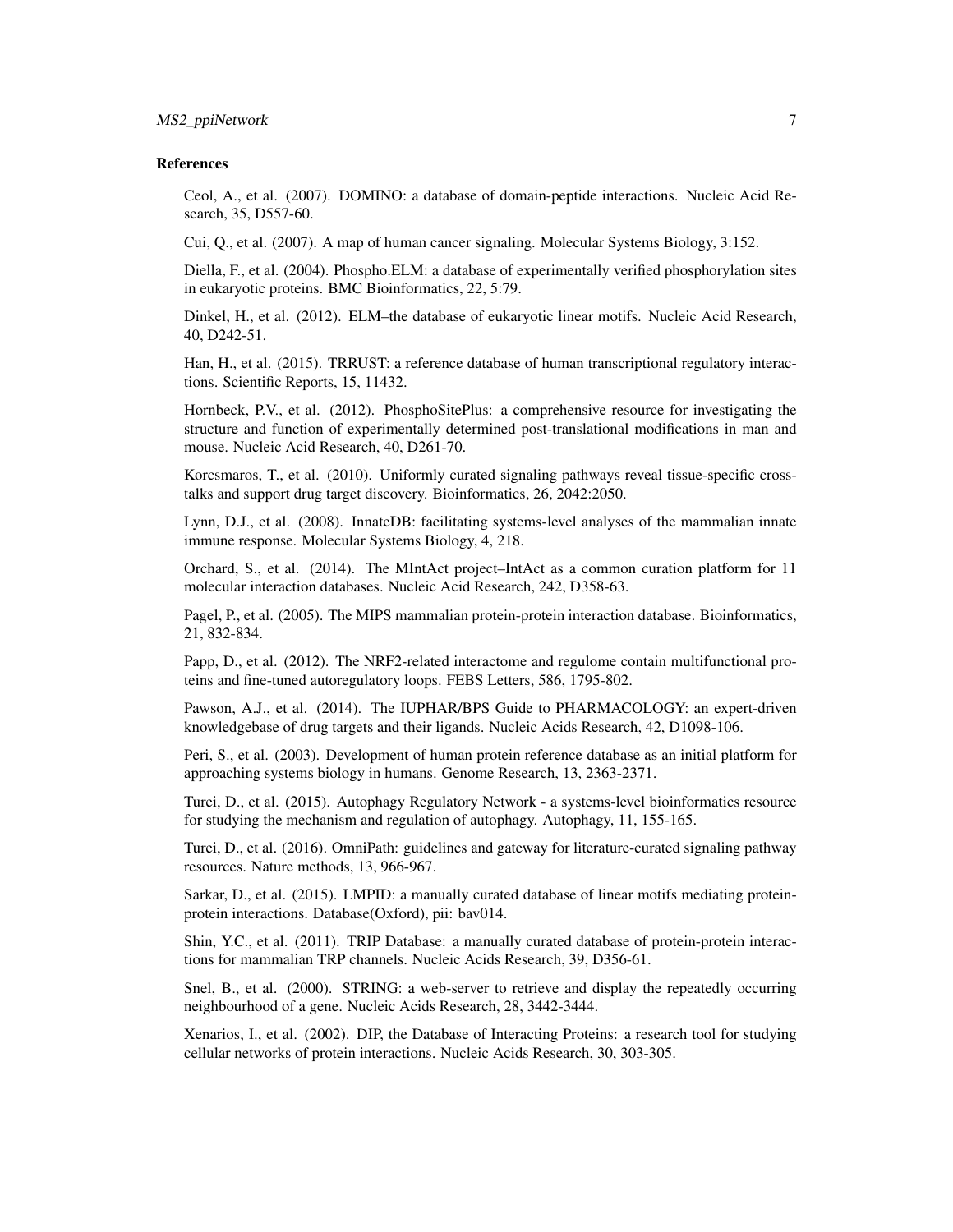#### Examples

```
# Build regulatory network using the OmniPath dataset only
omnipath_net <- MS2_ppiNetwork(datasets = "omnipath")
# Build regulatory network using the TRRUST dataset only
trrust_net <- MS2_ppiNetwork(datasets = "trrust")
# Build regulatory network using interactions from STRING and BioGRID
biogridstring_net <- MS2_ppiNetwork(datasets = c("biogrid", "string"))
```
MS\_changeNames *Transform KEGG IDs into common names*

#### Description

This function allows transforming KEGG IDs of genes or compounds into their corresponding common names (for compounds) or symbols (for genes).

#### Usage

MS\_changeNames(nodes, organism\_code)

# Arguments

| nodes         | character vector or matrix containing the KEEG IDs of either metabolities, genes<br>(organism-specific or orthology), or reactions. It also converts human Entrez<br>gene IDs into symbols.                             |
|---------------|-------------------------------------------------------------------------------------------------------------------------------------------------------------------------------------------------------------------------|
| organism code | character vector containing the KEGG code for the organism of interest. For<br>example the KEGG code for the rat is "rno". See the function "MS_keggFinder(<br>)". This argument is ignored when nodes are metabolites. |

#### Value

A character string or a matrix containing the common metabolite names or gene symbols corresponding to the input KEGG IDs. Reaction IDs remain unchanged.

# References

http://www.kegg.jp/kegg/docs/keggapi.html

#### Examples

```
MS_changeNames(c("rno:84482", "K01084", "cpd:C00267"), "rno")
MS_changeNames("K01082", organism_code = "rno")
```
<span id="page-7-0"></span>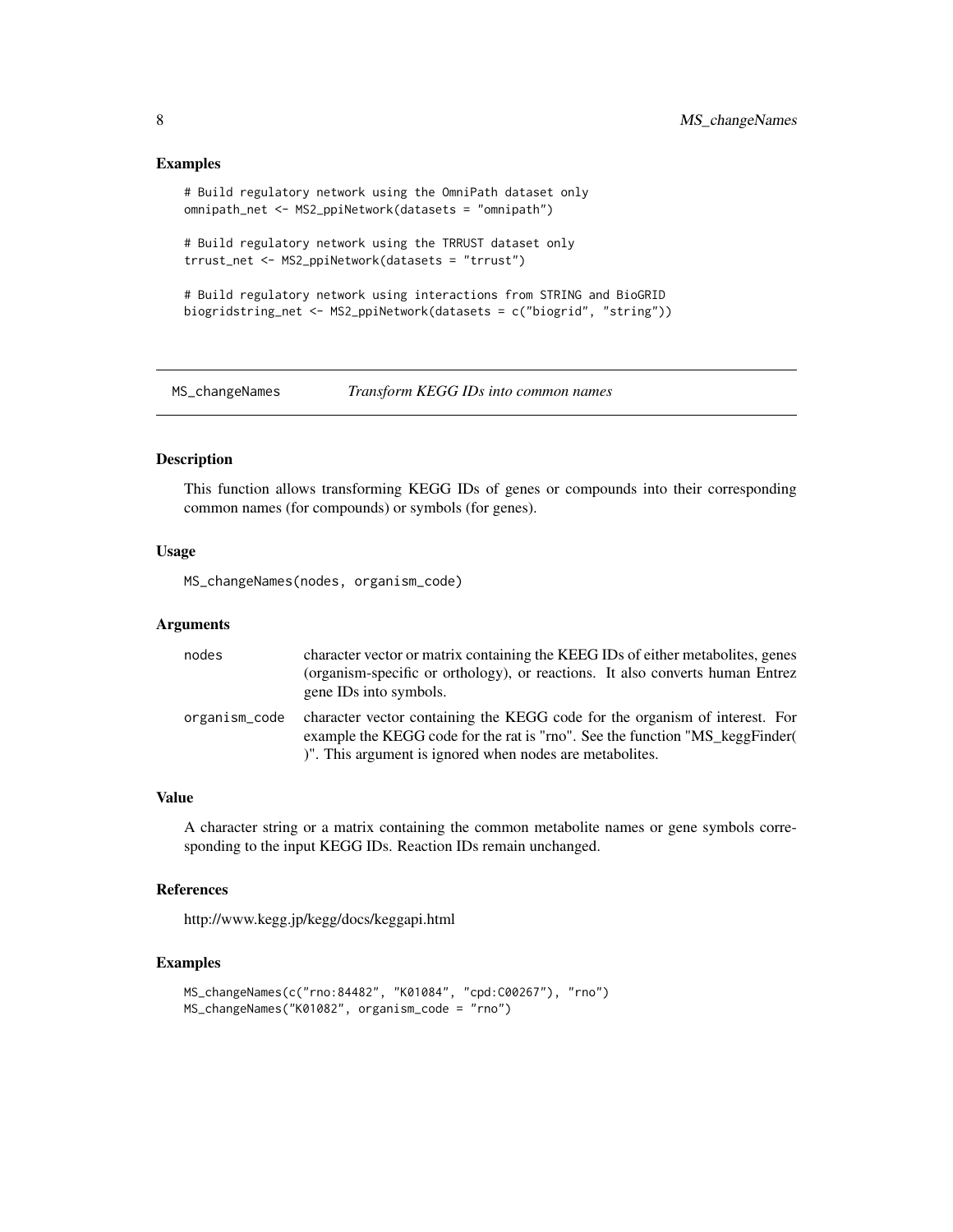<span id="page-8-0"></span>

# Description

This function allows transforming Entrez gene IDs or official gene symbols into KEGG IDs (orthology IDs or organism-specific gene IDs). The transformed KEGG IDs can be stored and used as source genes in the functions "MS\_distances( )" or "MS\_shortestpathsNetwork( )".

# Usage

```
MS_convertGene(genes, organism_code, organism_name, output = "vector",
               orthology = TRUE)
```
# Arguments

| genes         | character vector containing the Entrez IDs or official symbols of the genes of<br>interest. All genes need to be in the same ID format (i.e. Entrez or symbols).<br>It is preferable to use Entrez IDs rather than gene symbols, since some gene<br>symbols are not unique.               |
|---------------|-------------------------------------------------------------------------------------------------------------------------------------------------------------------------------------------------------------------------------------------------------------------------------------------|
| organism_code | character vector containing the KEGG code for the organism of interest. For<br>example the KEGG code for the rat is "rno". See the function "MS_keggFinder(<br>$)^"$ .                                                                                                                    |
| organism_name | character vector containing the common name of the organism of interest (e.g.<br>"rat", "mouse", "human", "zebrafish") or taxonomy id. For more details, check:<br>http://docs.mygene.info/en/latest/doc/data.html#species. This argument is only<br>required when gene symbols are used. |
| output        | character constant indicating whether the function will return a vector containing<br>mapped and transformed KEGG IDs (output = "vector"), or a matrix containing<br>both mapped Entrez IDs or gene symbols and their corresponding KEGG IDs<br>(output $=$ "matrix").                    |
| orthology     | logical scalar indicating whether the gene IDs will be transformed into orthology<br>IDs or into organism-specific gene IDs.                                                                                                                                                              |

## Value

A character vector containing mapped and transformed KEGG IDs or a matrix containing both mapped Entrez IDs or gene symbols and their corresponding KEGG IDs.

#### References

Carlson, M. org.Hs.eg.db: Genome wide annotation for Human. R package version >= 3.2.3. Mark, A., et al. (2014) mygene: Access MyGene.Info\_ services. R package version >= 1.6.0. http://www.kegg.jp/kegg/docs/keggapi.html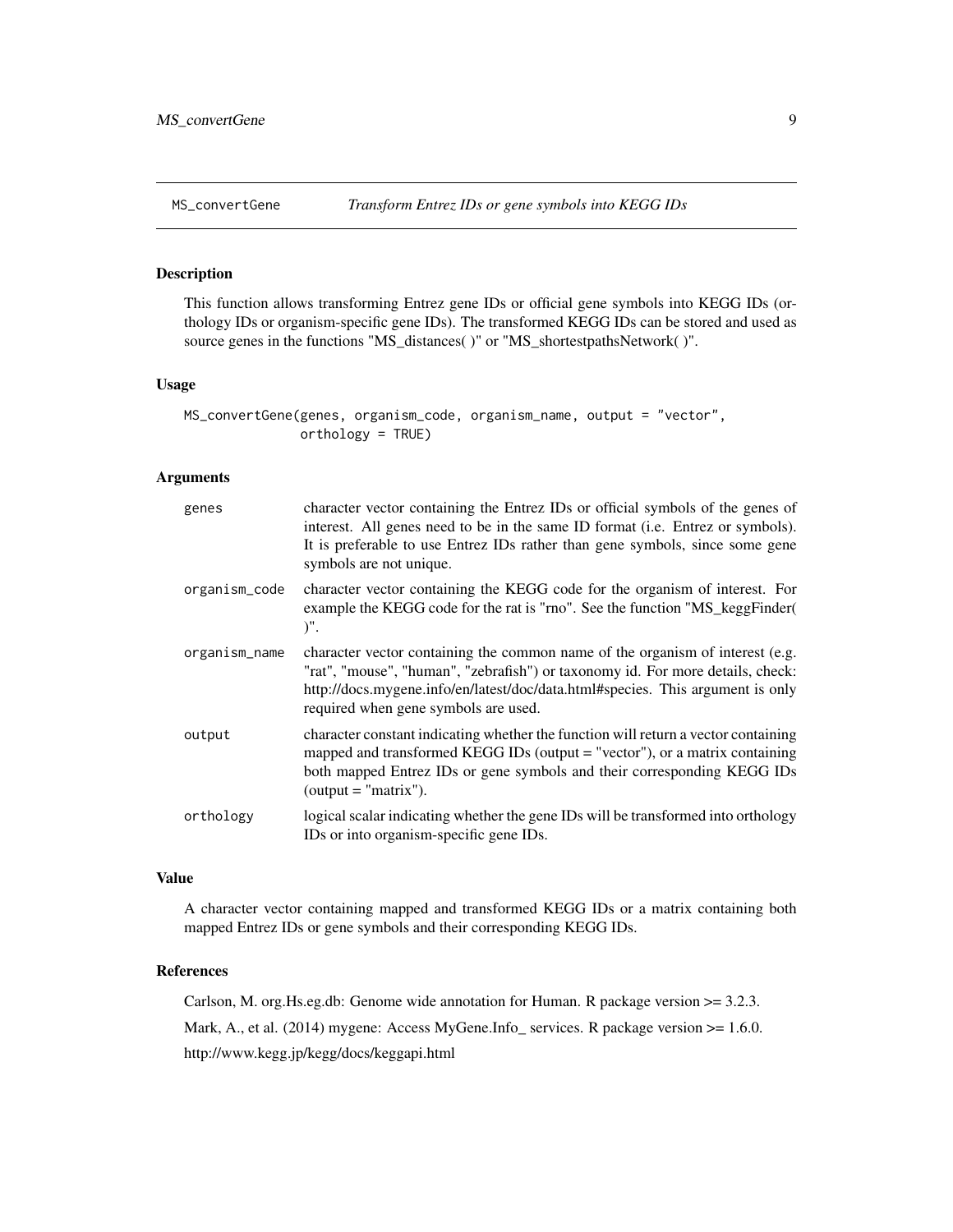#### <span id="page-9-0"></span>Examples

```
# Transform gene symbol Hoga1 (293949) into rat-specific KEGG ID
MS_convertGene(genes = "Hoga1", organism_code = "rno", organism_name = "rat",
                  orthology = FALSE)
MS_convertGene(genes = "Hoga1", "rno", "rat", output = "matrix", orthology = FALSE)
# Transform entrez ID 293949 into orthology KEGG ID
MS_convertGene(genes = "293949", organism_code = "rno", output = "matrix")
```
MS\_distances *Calculate gene-metabolite distance matrix*

# Description

This function generates a distance matrix containing the length of all shortest paths from a set of genes (or reactions) to a set of metabolites. The shortest path length between two nodes is defined as the minimum number of edges between these two nodes.

#### Usage

```
MS_distances(network_table, organism_code, mode = "SP", source_genes = "all",
             target_metabolites = "all", names = FALSE)
```
#### Arguments

| network_table | three-column matrix where each row represents an edge between two nodes. See<br>function "MS_keggNetwork()".                                                                                                                                                                                                                                                                                                                                                                                                                                                                                          |
|---------------|-------------------------------------------------------------------------------------------------------------------------------------------------------------------------------------------------------------------------------------------------------------------------------------------------------------------------------------------------------------------------------------------------------------------------------------------------------------------------------------------------------------------------------------------------------------------------------------------------------|
| organism_code | character vector containing the KEGG code for the organism of interest. For<br>example the KEGG code for the rat is "rno". See the function "MS_keggFinder(<br>$)^{\prime\prime}$ .                                                                                                                                                                                                                                                                                                                                                                                                                   |
| mode          | character constant indicating whether a directed or an undirected network will<br>be considered. "all" indicates that all the edges of the network will be considered<br>as undirected. "out" indicates that all the edges of the network will be considered<br>as directed. "SP" indicates that all network will be considered as directed except<br>the edges linked to target metabolite, which will be considered as undirected.<br>The difference between the "out" and the "SP" options, is that the latter aids<br>reaching target metabolities that are substrates of irreversible reactions. |
| source_genes  | character vector containing the genes from which the shortest paths will be cal-<br>culated. Remember that Entrez IDs or gene symbols can be transformed into<br>KEGG IDs using the function "MS_convertGene()". By default, source_genes<br>= "all", indicating that all the genes of the network will be used.                                                                                                                                                                                                                                                                                      |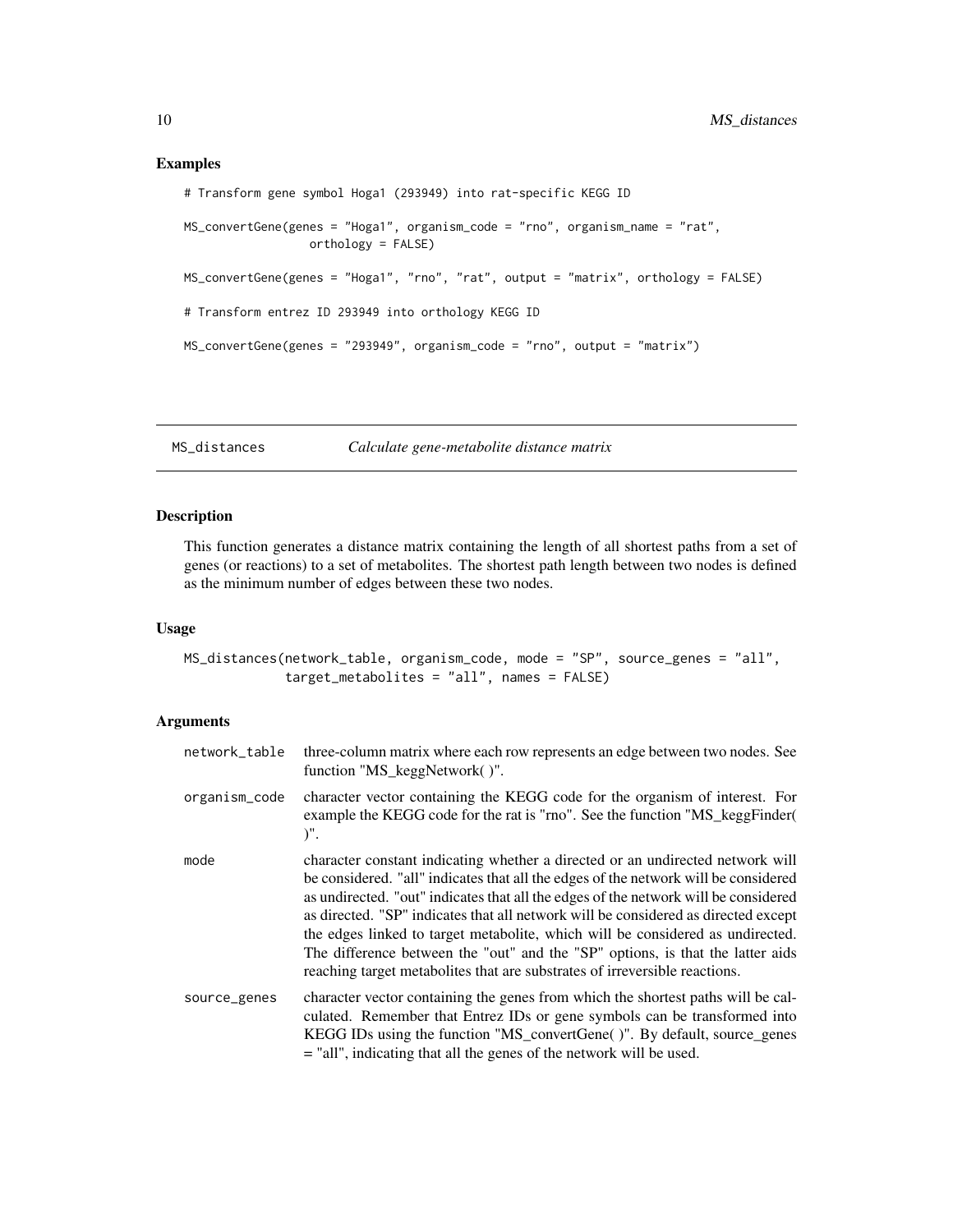<span id="page-10-0"></span>

| target_metabolites |                                                                                                                                                                                                                                                                                                          |
|--------------------|----------------------------------------------------------------------------------------------------------------------------------------------------------------------------------------------------------------------------------------------------------------------------------------------------------|
|                    | character vector containing the KEGG IDs of the metabolities to which the short-<br>est paths will be calculated. Compound KEGG IDs can be obtained using the<br>function "MS_keggFinder()". By default, target_metabolites = "all", indicating<br>that all the metabolites of the network will be used. |
| names              | logical scalar indicating whether metabolite or gene KEGG IDs will be trans-<br>formed into common metabolite names or gene symbols. Reaction IDs remain<br>unchanged.                                                                                                                                   |

# Value

A matrix containing the shortest path length from the genes or reactions (in the rows) to the metabolites (in the columns). For unreacheable metabolites Inf is included.

#### References

Csardi, G. & Nepusz, T. (2006). The igraph software package for complex network research. Inter-Journal, Complex Systems, 1695.

#### Examples

data(MetaboSignal\_table)

```
# Distances from Ship2 (65038) and Ppp2r5b (309179) to D-glucose ("cpd:C00031")
MS_convertGene(genes = c("65038","309179"), "rno", "rat", output = "matrix")
distances_targets <- MS_distances(MetaboSignal_table, organism_code = "rno",
                                  source_genes = c("K15909", "K11584"),
                                  target_metabolites = "cpd:C00031",
                                  names = TRUE)
# Distances from all genes to all metabolites of the network
distances_all <- MS_distances(MetaboSignal_table, organism_code = "rno")
```
MS\_exportCytoscape *Export network in cytoscape format*

#### Description

This function generates a network file and two attribute files ("NodesType.txt", "TargetNodes.txt"), which can be imported into Cytoscape to visualize the network. The first attribute file allows customizing the nodes of the network based on the molecular entity they represent: compound, reaction, metabolic-gene or signaling-gene. The second attribute file allows highlighting a set of nodes of interest.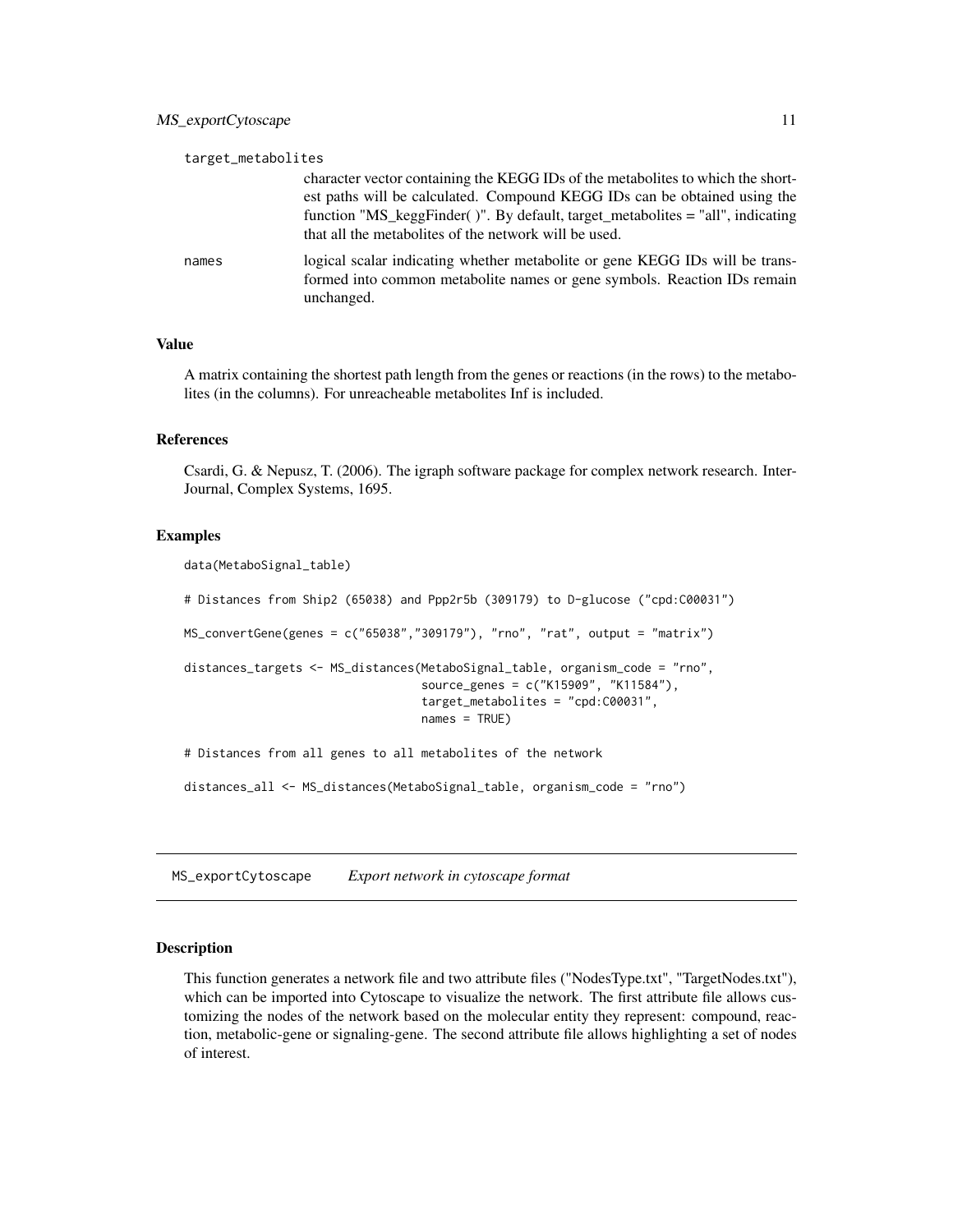#### <span id="page-11-0"></span>Usage

```
MS_exportCytoscape(network_table, organism_code, names = TRUE,
                   targets = NULL, file_name = "MS")
```
# Arguments

| network_table | three-column matrix where each row represents and edge between two nodes.<br>Nodes must be KEGG IDs, not common names. See function "MS_keggNetwork()".<br>For human networks, Entrez gene IDs are also allowed. |
|---------------|------------------------------------------------------------------------------------------------------------------------------------------------------------------------------------------------------------------|
| organism_code | character vector containing the KEGG code for the organism of interest. For<br>example the KEGG code for the rat is "rno". See function "MS_keggFinder()".                                                       |
| names         | logical scalar indicating whether metabolite or gene KEGG IDs will be trans-<br>formed into common metabolite names or gene symbols. Reaction IDs remain<br>unchanged.                                           |
| targets       | optional character vector containing the IDs of the target nodes to be discrimi-<br>nated from the other nodes of the network.                                                                                   |
| file_name     | character vector that allows customizing the name of the exported files.                                                                                                                                         |

#### Value

A data frame where each row represents an edge between two nodes (from source to target). The function also generates and exports a network file ("MS\_Network.txt") and two attribute files ("MS\_NodesType.txt", "MS\_TargetNodes.txt"), which can be imported into Cytoscape to visualize the network.

# References

Shannon P et al. (2003). Cytoscape: a software environment for integrated models of biomolecular interaction networks. Genome Research, 13, 2498-2504.

# Examples

```
data(MetaboSignal_table)
MS_exportCytoscape(MetaboSignal_table, organism_code = "rno", names = FALSE)
```
MS\_findMappedNodes *Map gene IDs or metabolite IDs onto the network*

#### Description

This function can be used to find out if a set of genes or metabolites of interest can be mapped onto the network.

#### Usage

MS\_findMappedNodes(nodes, network\_table)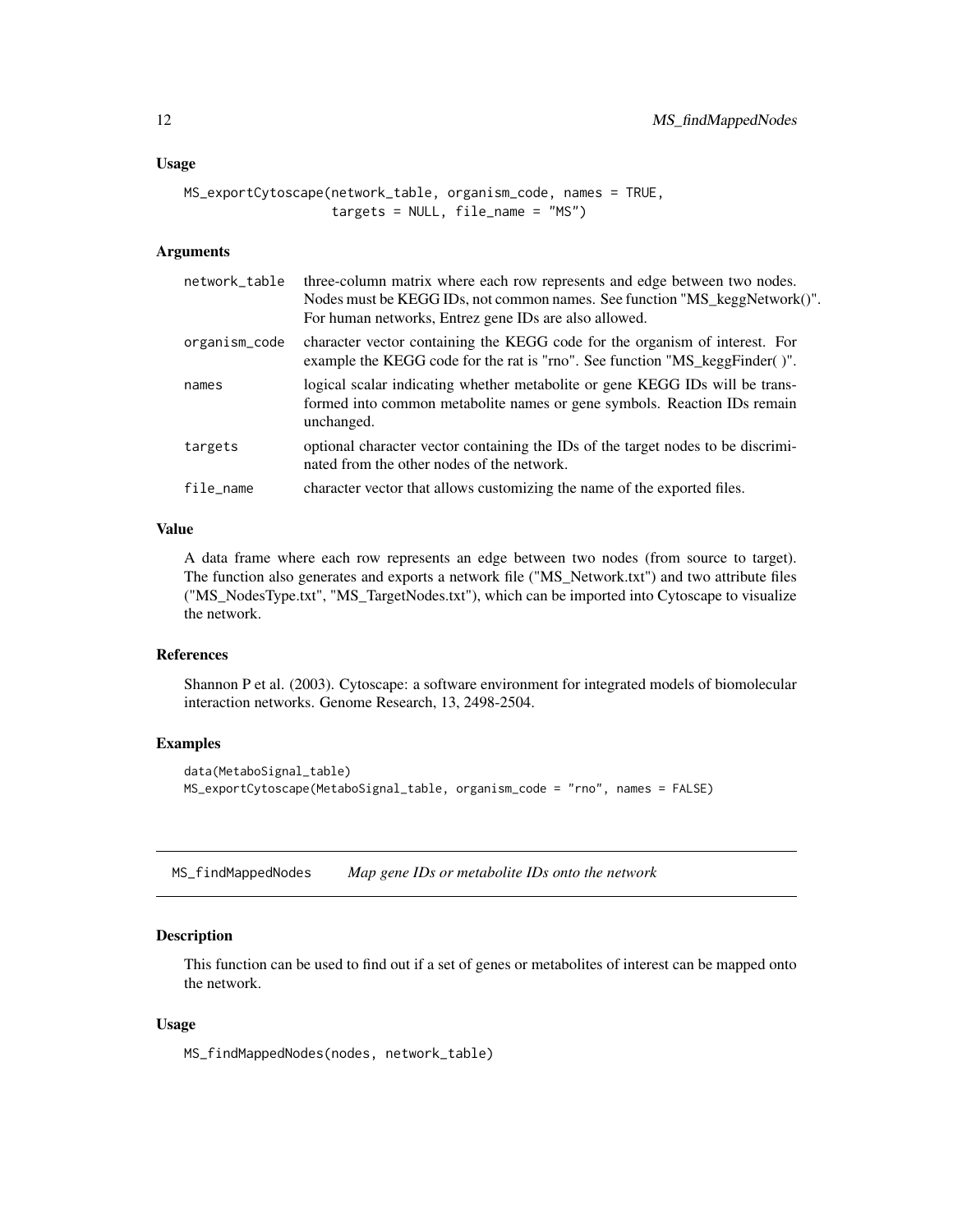#### <span id="page-12-0"></span>Arguments

| nodes         | character vector containing the IDs of the genes or the metabolities to be mapped                             |
|---------------|---------------------------------------------------------------------------------------------------------------|
|               | onto the network. Remember that Entrez IDs or gene symbols can be trans-                                      |
|               | formed into KEGG IDs using the function "MS convertGene()".                                                   |
| network table | three-column matrix where each row represents and edge between two nodes.<br>See function "MS keggNetwork()". |

# Value

A list reporting which genes or metabolites can or cannot be mapped onto the network.

#### References

Carlson, M. org.Hs.eg.db: Genome wide annotation for Human.R package version >= 3.2.3. Mark, A., et al.(2014) mygene: Access MyGene.Info\_ services. R package version >= 1.6.0. http://www.kegg.jp/kegg/docs/keggapi.html

#### Examples

```
data(MetaboSignal_table)
```

```
# Map D-glucose ("cpd:C00031"), taurine ("cpd:C00245"), and aldh ("K00128") onto
# onto the network
```

```
MS_findMappedNodes(nodes = c("cpd:C00031","cpd:C00245", "K00128"), MetaboSignal_table)
```

```
MS_getPathIds Get pathway identifiers of a given organism
```
# **Description**

This function retrieves the identifiers (IDs) of all metabolic and signaling KEGG pathways of a given organism. These pathway IDs can be used to build a MetaboSignal network with the function "MS\_keggNetwork( )".

#### Usage

```
MS_getPathIds(organism_code)
```
#### Arguments

organism\_code character vector containing the KEGG code for the organism of interest. For example the KEGG code for the rat is "rno". See the function "MS\_keggFinder( )".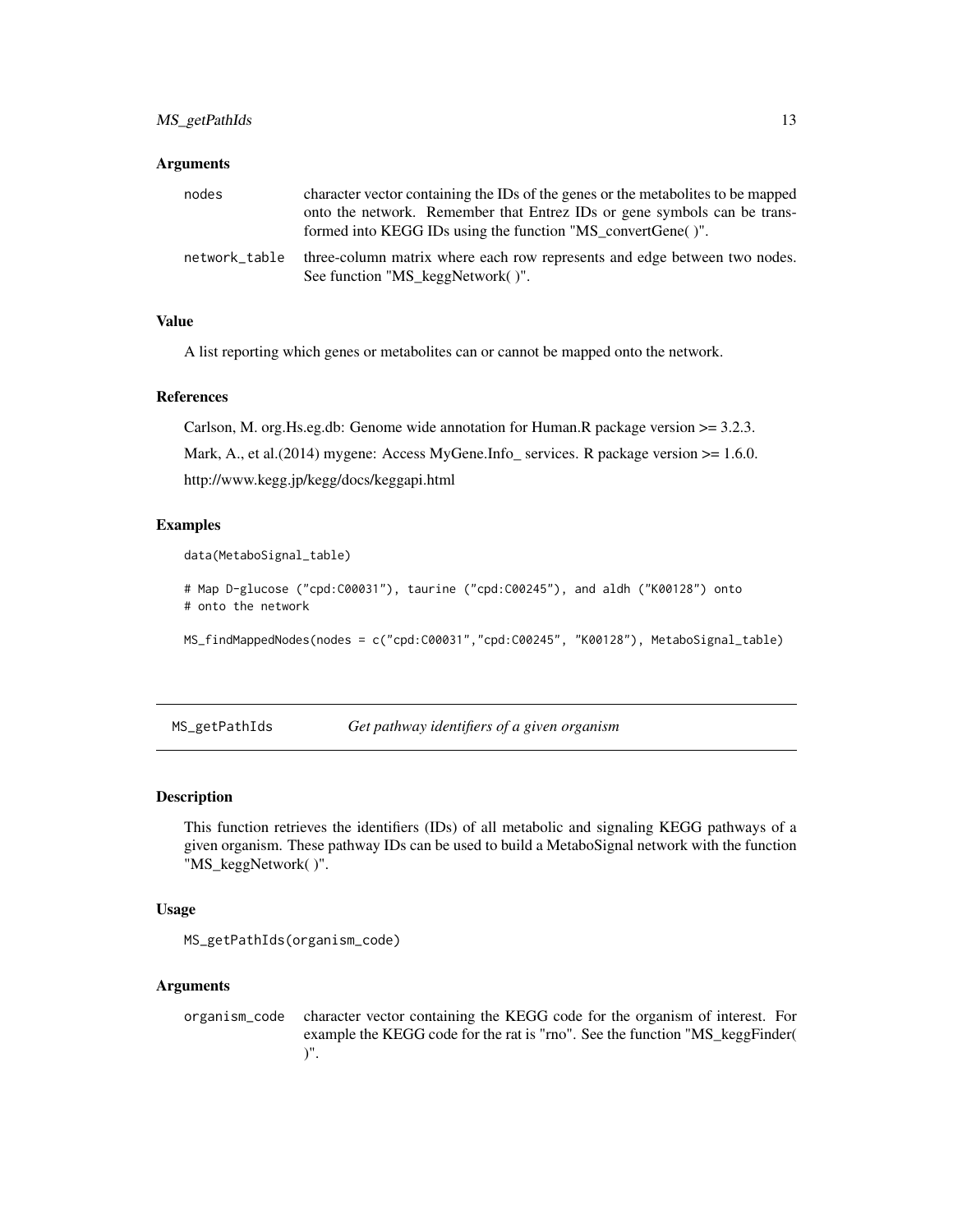# <span id="page-13-0"></span>Value

This function returns a matrix, where each row contains the ID, description, category, and type (i.e. "metabolic" or "signaling") of each pathway. This matrix is also exported in a file named "organism-code\_pathways.txt".

#### References

Tenenbaum, D. KEGGREST: Client-side REST access to KEGG. R package version >= 1.17.0.

#### Examples

```
rat_paths <- MS_getPathIds(organism_code = "rno")
human_paths <- MS_getPathIds(organism_code = "hsa")
```
MS\_keggFinder *Get KEGG IDs for compounds, organisms or pathways*

# Description

This function returns a list of entries corresponding to one of the following KEGG databases: "compound", "organism", "pathway". It can also find entries with matching query keywords in a given database.

#### Usage

```
MS_keggFinder(KEGG_database, match = NULL, organism_code)
```
#### Arguments

| KEGG_database | character vector containing the name of the KEGG database of interest: "com-<br>pound", "organism", "pathway".                                                                                 |
|---------------|------------------------------------------------------------------------------------------------------------------------------------------------------------------------------------------------|
| match         | character vector containing one or more elements (i.e. key words) to be matched<br>as compound names.                                                                                          |
| organism_code | character vector containing the KEGG code for the organism of interest. For<br>example the KEGG code for the rat is "rno". This argument is only required for<br>$KEGG\_database = "pathway".$ |

# Value

By default, a matrix where each row contains the KEGG entries of the database of interest. When using the option "match" a list is returned, each list element containing information of matched entries.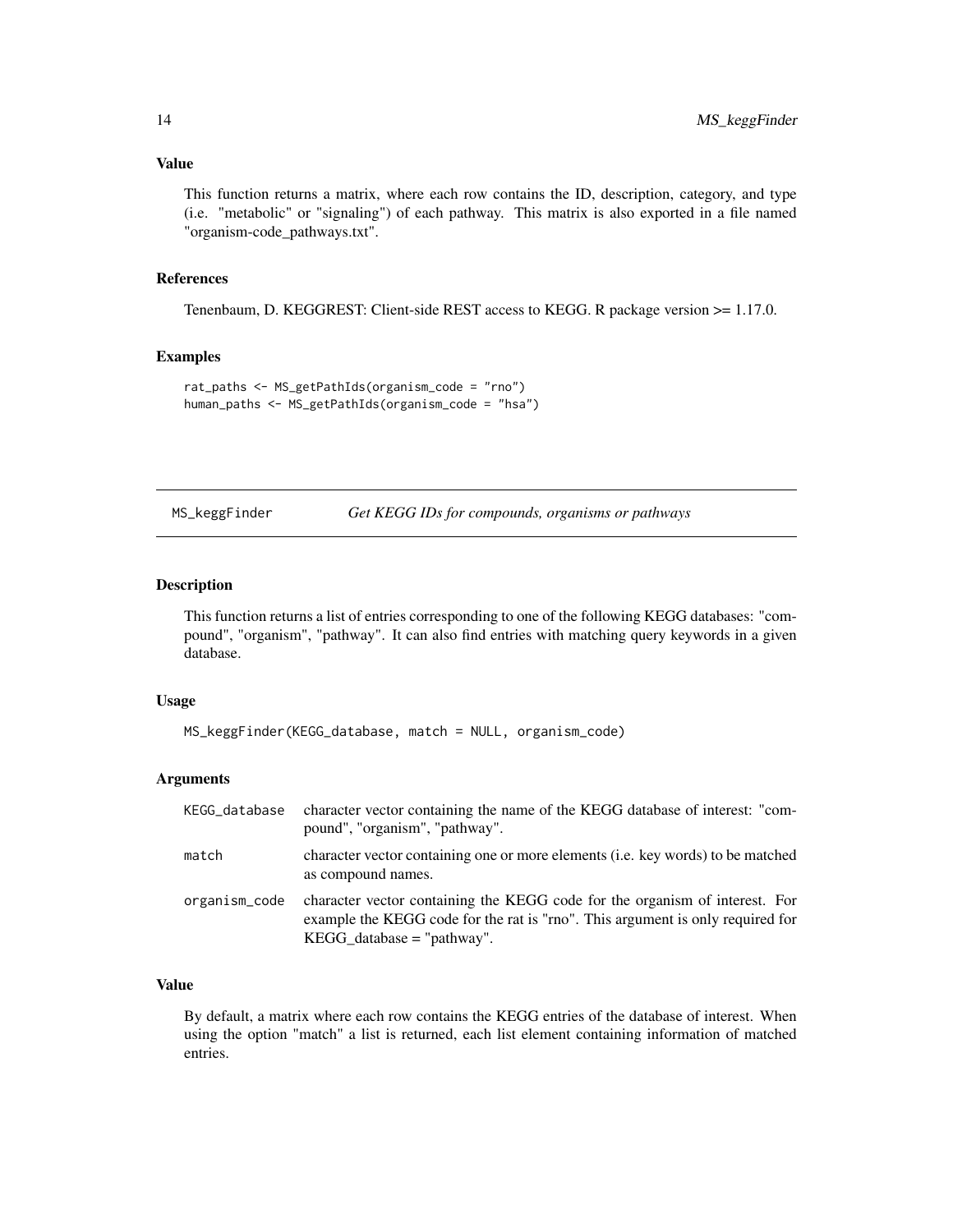# <span id="page-14-0"></span>MS\_keggNetwork 15

#### Examples

```
MS_keggFinder(KEGG_database = "compound", match = "acetoacetic acid")
MS_keggFinder(KEGG_database = "organism", match = c("rattus","human"))
MS_keggFinder(KEGG_database = "pathway", match = c("glycol", "insulin signal", "akt"),
           organism_code = "rno")
```
MS\_keggNetwork *Build MetaboSignal network-table*

# Description

This function generates a directed network-table (i.e. three-column matrix), where each row represents an edge connecting two nodes (from source to target). Nodes represent different molecular entities: metabolic-genes (i.e. genes encoding enzymes that catalyze metabolic reactions), signaling-genes (e.g. kinases), reactions and compounds (metabolites, drugs or glycans). The third column of the matrix indicates the interaction type. Compound-gene (or gene-compound) interactions are designated as: "k\_compound:reversible" or "kegg\_compound:irreversible", depending on the direction of the interaction. Other types of interactions correspond to gene-gene interactions. When KEGG reports various types of interaction for the same gene pair, the "interaction\_type" is collapsed using "/".

The network-table generated with this function can be customized based on several criteria. For instance, undesired nodes can be removed or replaced using the functions "MS\_removeNode( )" or "MS\_replaceNode( )" respectively. Also, the network can be filtered according to different topological parameters (e.g. node betweenness) using the function "MS\_topologyFilter( )".

#### Usage

```
MS_keggNetwork(metabo_paths, signaling_paths, expand_genes = FALSE,
               convert_entrez = FALSE)
```
#### Arguments

| metabo_paths    | character vector containing the KEGG IDs of the metabolic pathways of inter-<br>est (organism-specific). Pathway IDs take the form: "organism code $+$ 5-digit<br>number". For example, the ID of the rat "glycolysis/gluconeogenesis" pathway<br>is "rno00010". See functions "MS_keggFinder()" and "MS_getPathIds()". |
|-----------------|-------------------------------------------------------------------------------------------------------------------------------------------------------------------------------------------------------------------------------------------------------------------------------------------------------------------------|
| signaling_paths |                                                                                                                                                                                                                                                                                                                         |
|                 | character vector containing the KEGG IDs for the signaling pathways of inter-<br>est (organism-specific). For example, the ID for the pathway "insulin signal-<br>ing pathway" in the rat is "rno04910". See functions "MS_keggFinder()" and<br>"MS_getPathIds()".                                                      |
| expand_genes    | logical scalar indicating whether the gene nodes will represent orthology IDs<br>(FALSE) or organism-specific gene IDs (TRUE).                                                                                                                                                                                          |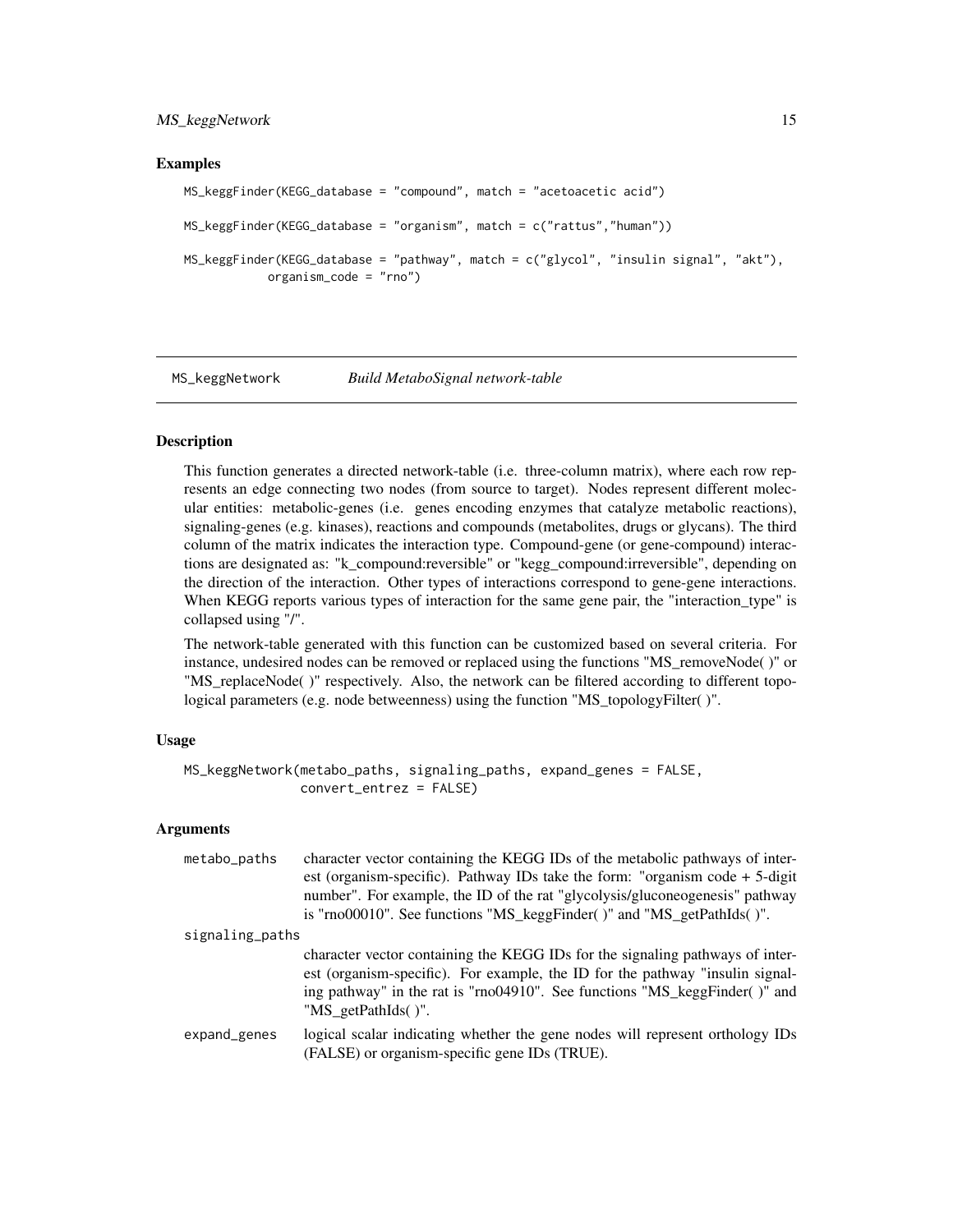convert\_entrez logical scalar indicating whether the KEGG gene IDs will be transformed into Entrez IDs. This argument will be ignored if expand\_genes = FALSE, or if the input paths are not human-specific.

#### Value

A three-column matrix where each row represents an edge between two nodes.

#### Note

Reaction directionality reported in KEGG has been cross-validated with published literature (Duarte et al., 2007).

# References

Davidovic, L., et al. (2011). A metabolomic and systems biology perspective on the brain of the fragile X syndrome mouse model. Genome Research, 21, 2190-2202.

Duarte, N.C., et al. (2007). Global reconstruction of the human metabolic network based on genomic and bibliomic data. Proceedings of the National Academy of Sciences, 104, 1777-1782.

Posma, J.M., et al. (2014). MetaboNetworks, an interactive Matlab-based toolbox for creating, customizing and exploringsub-networks from KEGG. Bioinformatics, 30, 893-895.

Zhang, J.D. & Wiemann, S. (2009). KEGGgraph: a graph approach to KEGG PATHWAY in R and Bioconductor. Bioinformatics, 25, 1470-1471.

http://www.kegg.jp/kegg/docs/keggapi.html

#### Examples

# MetaboSignal network-table with organism-specific gene nodes

```
MS_netIsoforms <- MS_keggNetwork(metabo_paths = c("rno00010", "rno00562"),
                                 signaling_paths = c("rno04910", "rno04151"),expand_genes = TRUE)
```
# MetaboSignal network-table with orthology gene nodes

MS\_netK <- MS\_keggNetwork(metabo\_paths = c("rno00010", "rno00562"), signaling\_paths = c("rno04910", "rno04151"))

# MetaboSignal network-table with human Entrez gene IDs

```
MS_netEntrez <- MS_keggNetwork(metabo_paths = c("hsa00010", "hsa00562"),
                               signaling_paths = c("hsa04910", "hsa04151"),expand_genes = TRUE, convert_entrez = TRUE)
```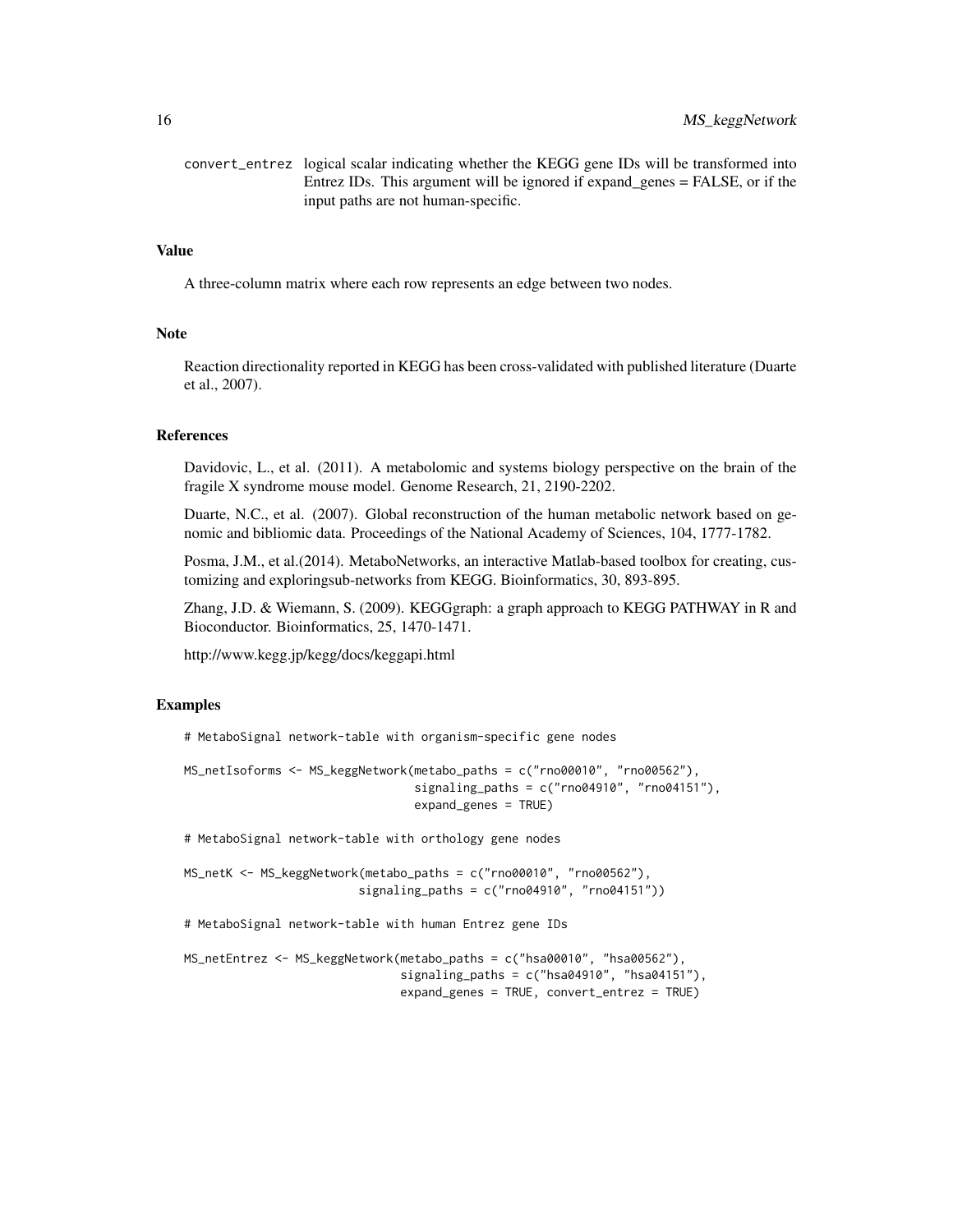<span id="page-16-0"></span>

#### Description

This function calculates the betweenness of each node of the network.

# Usage

MS\_nodeBW(network\_table, mode = "all", normalized = TRUE)

#### Arguments

| network_table | three-column matrix where each row represents and edge between two nodes.<br>See function "MS_keggNetwork()".                                                                           |
|---------------|-----------------------------------------------------------------------------------------------------------------------------------------------------------------------------------------|
| mode          | character constant indicating whether a directed ("out") or undirected ("all") net-<br>work will be considered.                                                                         |
| normalized    | logical scalar indicating whether to normalize the betweeness scores. If TRUE,<br>normalized betweenness scores will be returned. If FALSE, raw betweenness<br>scores will be returned. |

# Value

A numeric vector containing the betweenness of each node of the network. The function also produces and histogram showing the distribution of node betweenness.

# References

Csardi, G. & Nepusz, T. (2006). The igraph software package for complex network research. Inter-Journal, Complex Systems, 1695.

# Examples

```
data(MetaboSignal_table)
MS_nodeBW(MetaboSignal_table)
```
MS\_reactionNetwork *Build reaction-compound network*

# Description

This function generates a directed reaction-compound network. The network is formalized as a three-column matrix, where each row represents an edge connecting two nodes (from source to target).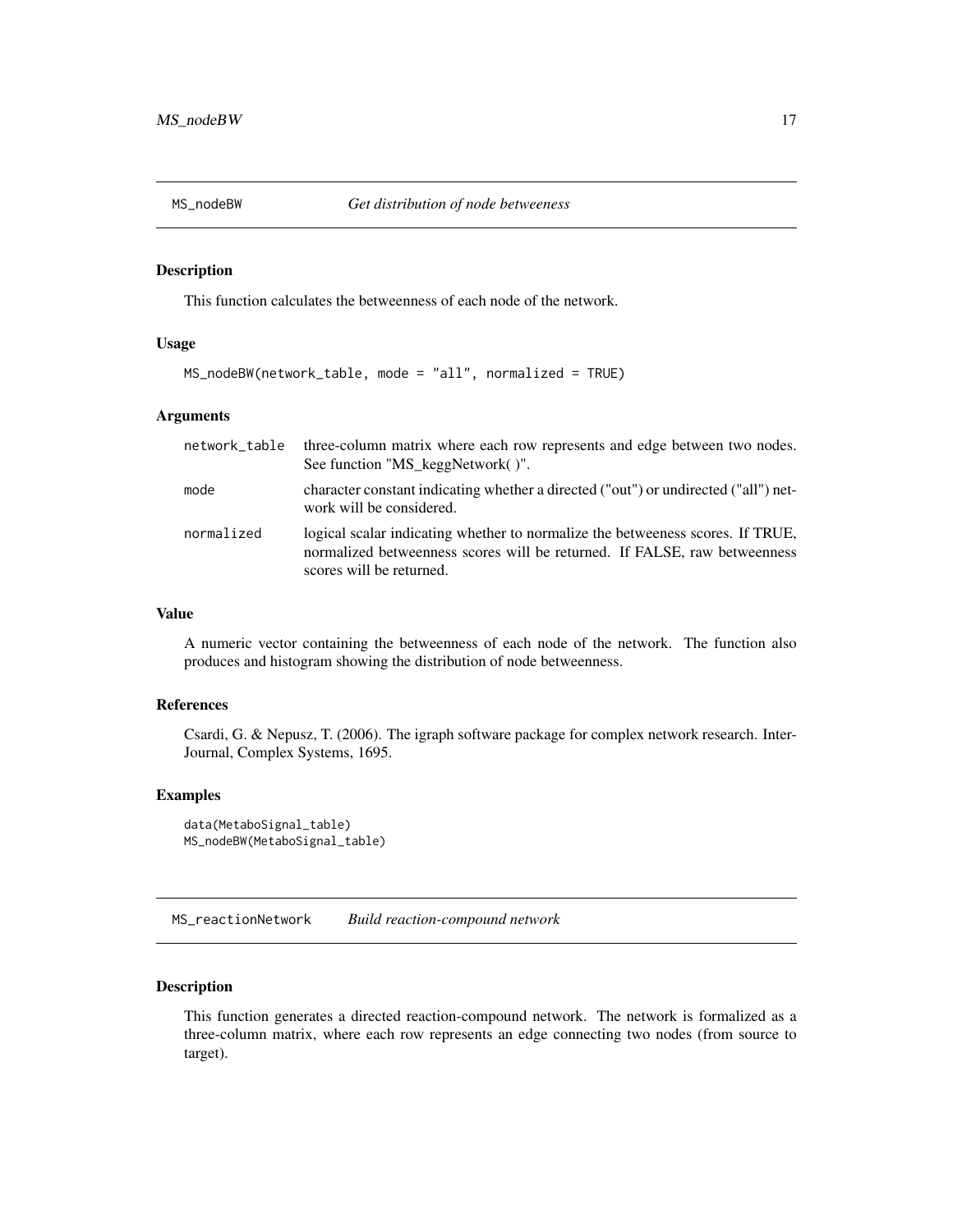#### <span id="page-17-0"></span>Usage

MS\_reactionNetwork(metabo\_paths)

#### Arguments

metabo\_paths character vector containing the KEGG IDs of the metabolic pathways of interest. See functions "MS\_keggFinder( )" and "MS\_getPathIds( )".

# Value

A three-column matrix where each row represents an edge between two nodes.

#### Note

Reaction directionality reported in KEGG has been cross-validated with published literature (Duarte et al., 2007).

# Examples

reaction\_network <- MS\_reactionNetwork(metabo\_paths = c("rno00010", "rno00562"))

MS\_removeDrugs *Remove edges containing drug nodes*

#### Description

This function allows removing edges containing drug ("dr:") nodes.

# Usage

```
MS_removeDrugs(network_table)
```
# Arguments

network\_table three-column matrix where each row represents and edge between two nodes. See function "MS\_keggNetwork( )".

#### Value

A three-column matrix corresponding to the input network-table without the drug nodes.

#### Examples

data(MetaboSignal\_table)

# Remove drug nodes if present

drugsRemoved <- MS\_removeDrugs(MetaboSignal\_table)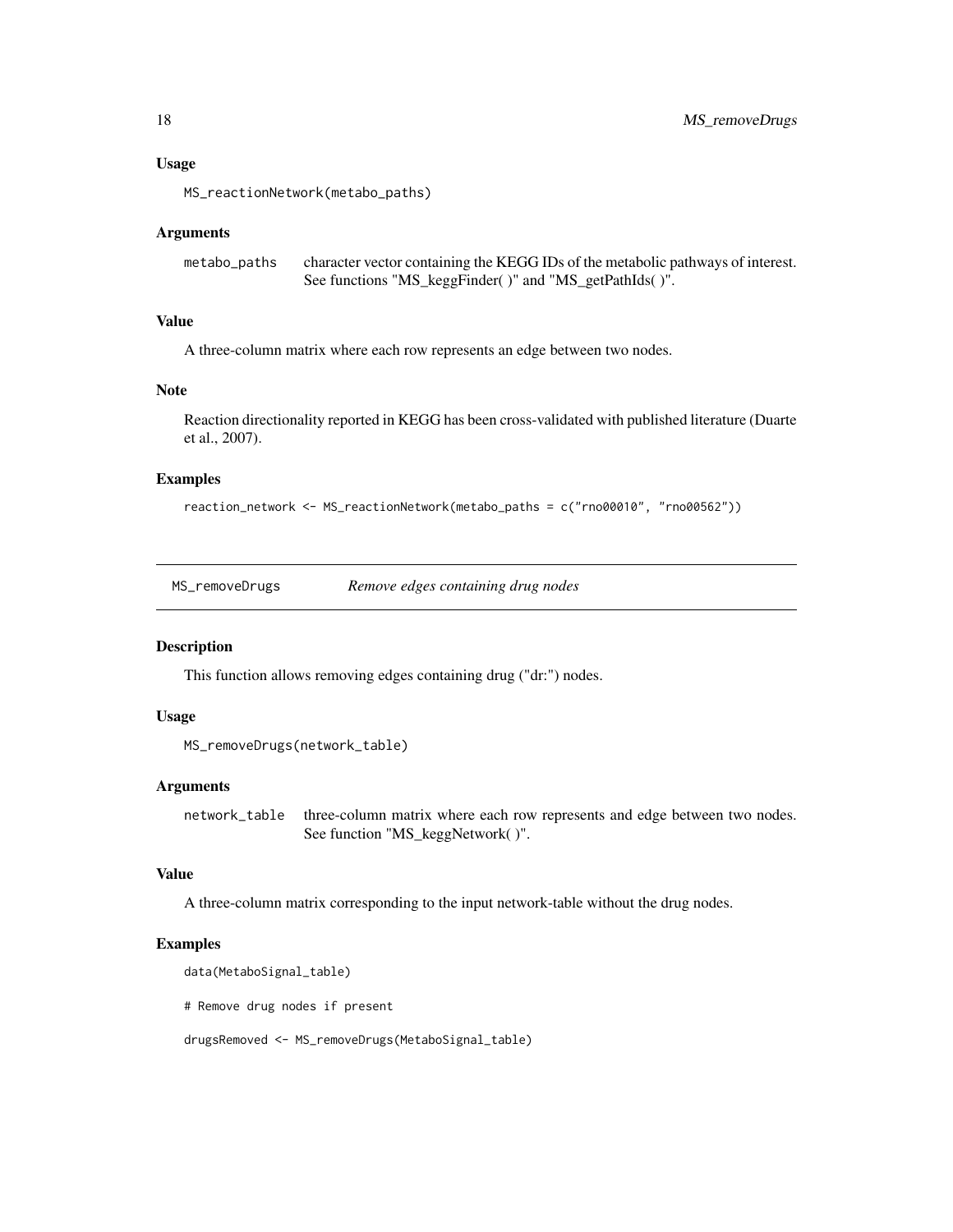<span id="page-18-0"></span>

#### Description

This function allows removing undesired nodes from the network-table.

#### Usage

MS\_removeNode(nodes, network\_table)

#### Arguments

| nodes | character vector containing the node IDs to be removed.                                 |
|-------|-----------------------------------------------------------------------------------------|
|       | network_table three-column matrix where each row represents and edge between two nodes. |
|       | See function "MS_keegNetwork()".                                                        |

# Value

A three-column matrix corresponding to the input network-table without the undesired nodes.

#### Examples

data(MetaboSignal\_table) # Remove glucose nodes glucoseRemoved <- MS\_removeNode(nodes = c("cpd:C00267", "cpd:C00221", "cpd:C00031"), MetaboSignal\_table)

MS\_replaceNode *Replace nodes of the network*

# Description

This function allows replacing node IDs of a network-table. It can be used to cluster the IDs of chemical isomers (e.g. alpha-D-glucose ("cpd:C00267"), D-glucose ("cpd:C00031"), and beta-Dglucose ("cpd:C00021")) into a single ID.

#### Usage

MS\_replaceNode(node1, node2, network\_table)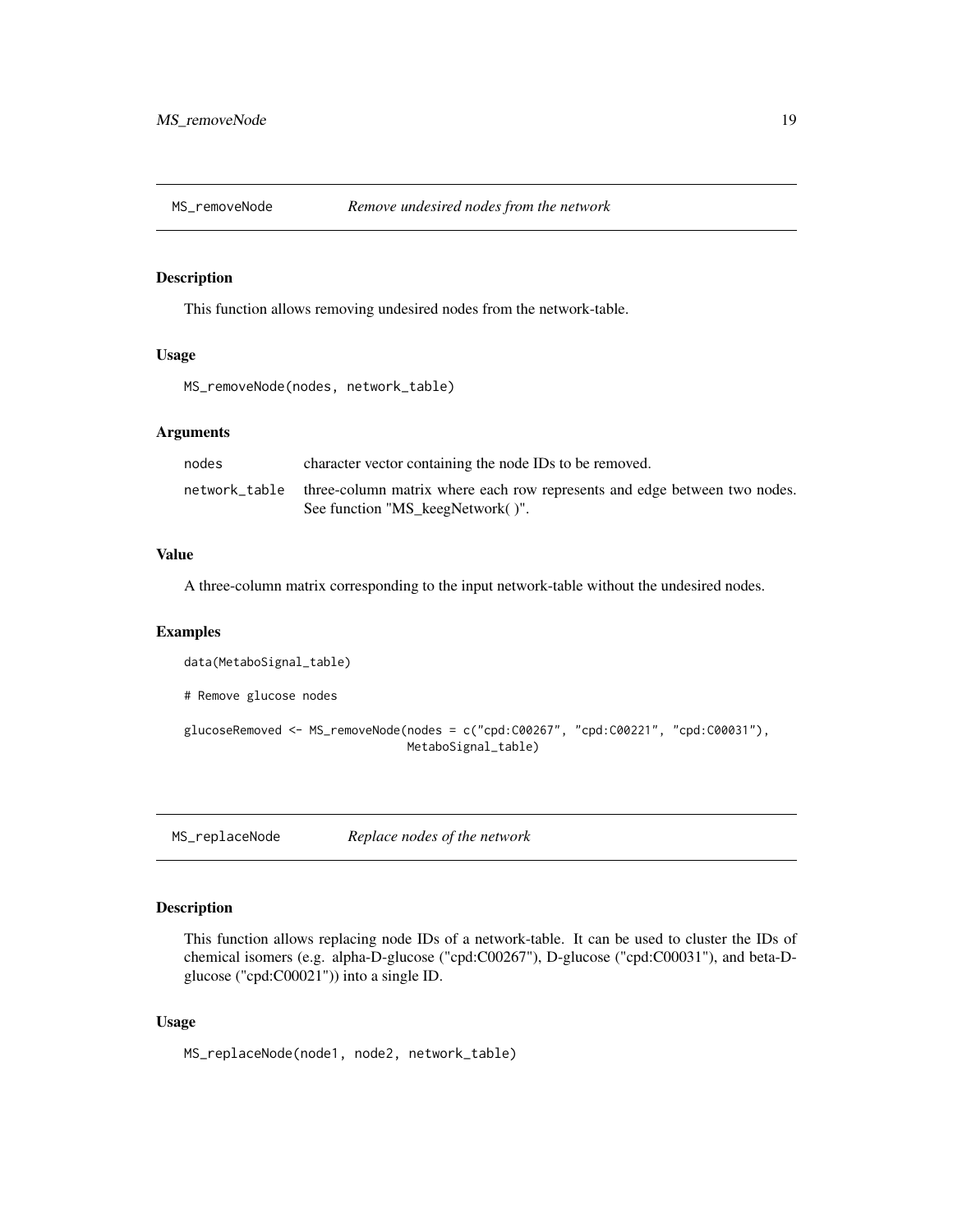# <span id="page-19-0"></span>Arguments

| node1 | character vector containing the node IDs to be replaced.                                |
|-------|-----------------------------------------------------------------------------------------|
| node2 | character vector containing the ID that will be used as a replacement.                  |
|       | network_table three-column matrix where each row represents and edge between two nodes. |
|       | See function "MS_keggNetwork()".                                                        |

# Value

A three-column matrix corresponding to the input network-table with replaced nodes.

# Examples

```
data(MetaboSignal_table)
# Cluster D-glucose isomers ("cpd:C00267","cpd:C00221","cpd:C00031")
glucoseClustered <- MS_replaceNode(node1 = c("cpd:C00267", "cpd:C00221"),
                                   node2 = "cpd:C00031", MetaboSignal_table)
```
MS\_shortestPaths *Calculate shortest paths*

#### Description

This function calculates the shortest path(s) between any two reachable nodes of a network-table.

# Usage

```
MS_shortestPaths(network_table, source_node, target_node, mode = "out",
                type = "first")
```
# Arguments

| network_table | three-column matrix where each row represents and edge between two nodes.<br>See function "MS_keggNetwork()".                                                                                                                                                                                                                                                                                                                                                                                                                                                                                    |
|---------------|--------------------------------------------------------------------------------------------------------------------------------------------------------------------------------------------------------------------------------------------------------------------------------------------------------------------------------------------------------------------------------------------------------------------------------------------------------------------------------------------------------------------------------------------------------------------------------------------------|
| source_node   | character vector containing the node from which the shortest paths will be cal-<br>culated.                                                                                                                                                                                                                                                                                                                                                                                                                                                                                                      |
| target_node   | character vector containing the node to which the shortest path will be calcu-<br>lated.                                                                                                                                                                                                                                                                                                                                                                                                                                                                                                         |
| mode          | character constant indicating whether a directed or an undirected network will<br>be considered. "all" indicates that all the edges of the network will be considered<br>as undirected. "out" indicates that all the edges of the network will be considered<br>as directed. "SP" indicates that all network will be considered as directed except<br>the edges linked to target metabolite, which will be considered as undirected.<br>The difference between the "out" and "SP" options, is that the latter aids reaching<br>target metabolities that are substrate of irreversible reactions. |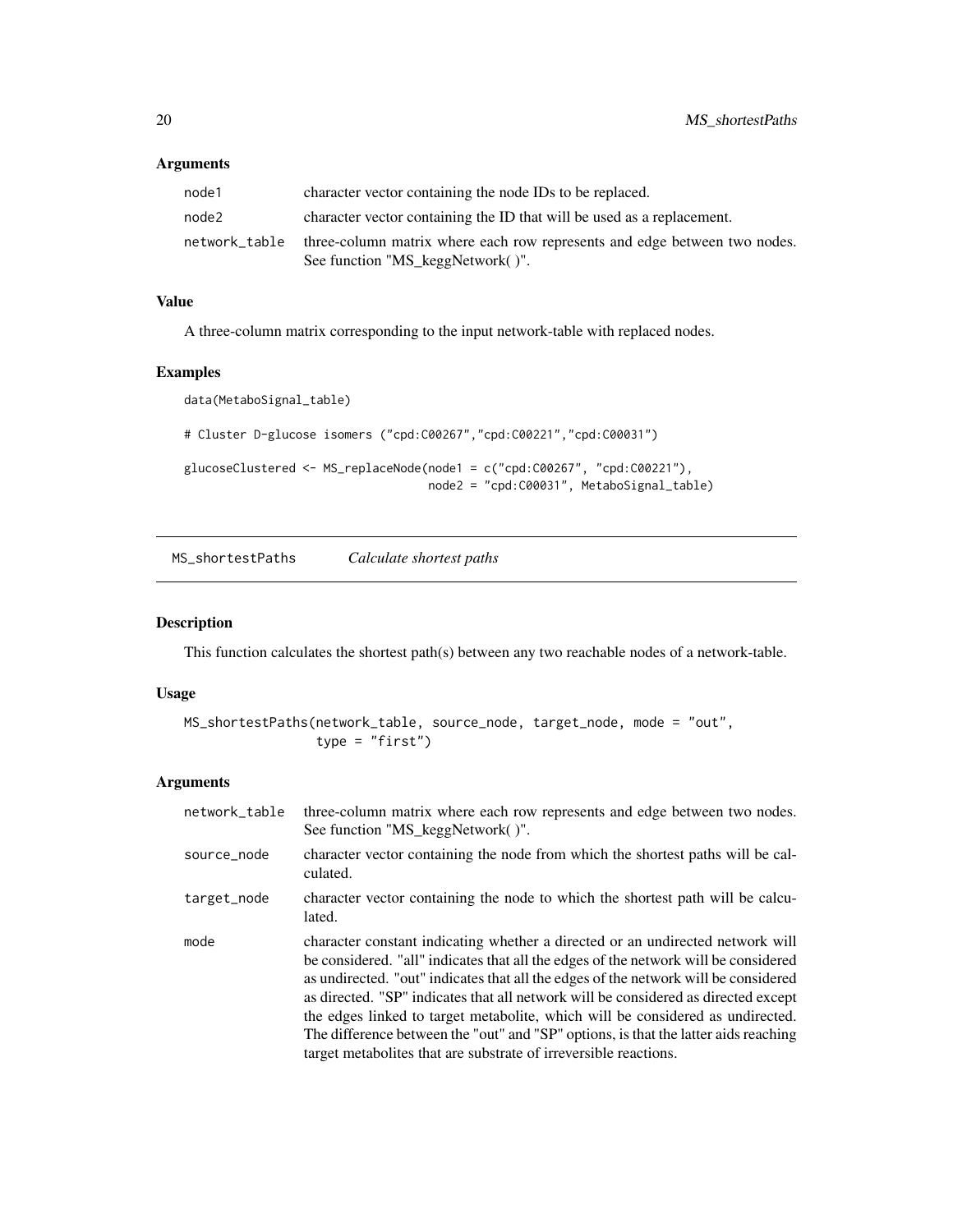<span id="page-20-0"></span>type indicates whether all shortest paths or a single shortest path will be considered when there are several shortest paths between the source node and the target node. If type = "all", all shortest paths will be considered. If type = "first" a single path will be considered. If type = "bw" the path with the highest betweenness score will be considered. The betweenness score is calculated as the average betweenness of the gene nodes of the path. Using type = "bw" increases the time required to compute this function.

#### Value

A vector or a matrix where each row contains a shortest path from the source\_node to the target\_node. KEGG IDs can be transformed into common names using the function "MS\_changeNames( )".

#### References

G. Csardi and T. Nepusz (2015). igraph package, The Comprehensive R Archive Network, v1.0.1.

#### Examples

```
data(MetaboSignal_table)
# Shortest path from HK ("K00844") to a-D-Glucose ("cpd:C00267")
path1 <- MS_shortestPaths(MetaboSignal_table, "K00844", "cpd:C00267", mode = "SP")
path2 <- MS_shortestPaths(MetaboSignal_table, "K00844", "cpd:C00267", mode = "out")
# Shortest paths from G6PC ("K01084") to pyruvate ("cpd:C00022")
path3 <- MS_shortestPaths(MetaboSignal_table, "K01084", "cpd:C00022", type = "all")
path4 <- MS_shortestPaths(MetaboSignal_table, "K01084", "cpd:C00022", type = "bw")
```
MS\_shortestPathsNetwork

*Build shortest-path subnetwork*

#### Description

This function allows calculating the shortest paths from a set of source nodes to a set of target nodes, and representing them as a network. By default, the function exports a network file and two attribute files ("NodesType.txt", "TargetNodes.txt"), which can be imported into Cytoscape to visualize the network. The first attribute file allows customizing the nodes of the network based on the molecular entity they represent: signaling-gene, metabolic-gene, reaction or compound. The second attribute file allows highlighting the source and target nodes.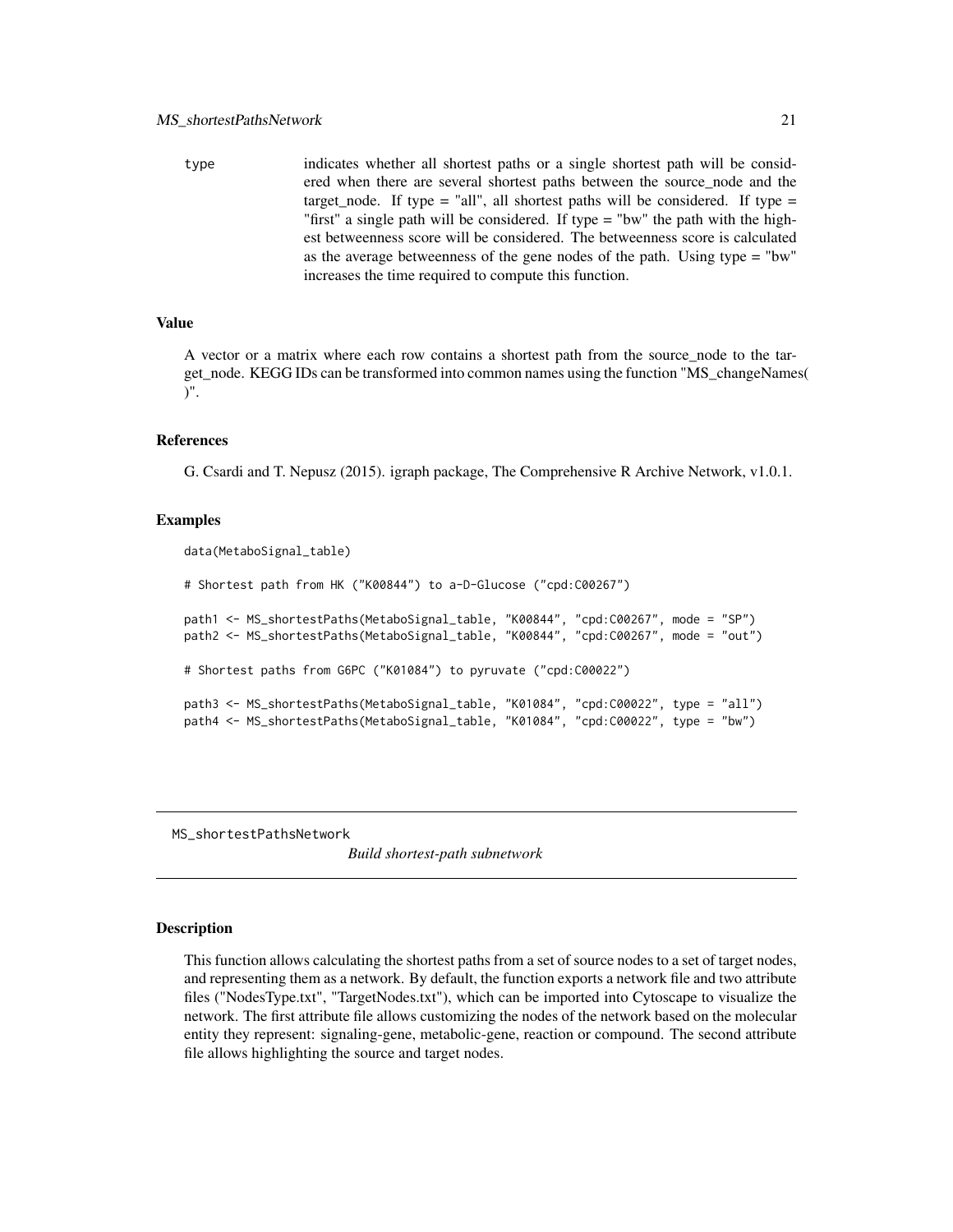# Usage

```
MS_shortestPathsNetwork(network_table, organism_code, source_nodes, target_nodes,
                   mode = "out", type = "first", distance_th = Inf, names = TRUE,
                        export_cytoscape = TRUE, file_name = "MS")
```
# Arguments

| network_table    | three-column matrix where each row represents an edge between two nodes. See<br>function "MS_keggNetwork()".                                                                                                                                                                                                                                                                                                                                                                                                                                                                        |  |
|------------------|-------------------------------------------------------------------------------------------------------------------------------------------------------------------------------------------------------------------------------------------------------------------------------------------------------------------------------------------------------------------------------------------------------------------------------------------------------------------------------------------------------------------------------------------------------------------------------------|--|
| organism_code    | character vector containing the KEGG code for the organism of interest. For<br>example the KEGG code for the rat is "rno". See the function "MS_keggFinder(<br>$)$ ".                                                                                                                                                                                                                                                                                                                                                                                                               |  |
| source_nodes     | character vector containing the node IDs (typically genes) from which the short-<br>est paths will be calculated. When using gene IDs make sure that they are con-<br>sistent with the format of the network (i.e. organism-specific gene IDs or orthol-<br>ogy IDs). Remember that Entrez IDs and gene symbols can be transformed into<br>KEGG IDs with the function "MS_convertGene()".                                                                                                                                                                                           |  |
| target_nodes     | character vector containing the nodes IDs (typically compounds) to which the<br>shortest paths will be calculated. Compound KEGG IDs can be obtained using<br>the function "MS_keggFinder()".                                                                                                                                                                                                                                                                                                                                                                                       |  |
| mode             | character constant indicating whether a directed (mode = "out") or semi-directed<br>(mode = "SP") network will be considered. "out" indicates that all the edges of<br>the network will be considered as directed. "SP" indicates that all network will<br>be considered as directed except the edges linked to target_node, which will<br>be considered as undirected. The difference between the "out" and the "SP"<br>options, is that the latter aids reaching target metabolites that are substrates of<br>irreversible reactions.                                             |  |
| type             | character constant indicating whether all shortest paths or a single shortest path<br>will be considered when there are several shortest paths between a source node<br>and a target node. If type = "all", all shortest paths will be considered. If type =<br>"first" a single path will be considered. If type = "bw" the path with the highest<br>betweenness score will be considered. The betweenness score is calculated as<br>the average betweenness of the gene nodes of the path. Note that using type $=$<br>"bw" increases the time required to compute this function. |  |
| distance_th      | establishes a shortest path length threshold. Only shortest paths with length<br>below this threshold will be included in the network.                                                                                                                                                                                                                                                                                                                                                                                                                                              |  |
| names            | logical scalar indicating whether metabolite or gene KEGG IDs will be trans-<br>formed into common metabolite names or gene symbols. Reaction IDs remain<br>unchanged.                                                                                                                                                                                                                                                                                                                                                                                                              |  |
| export_cytoscape |                                                                                                                                                                                                                                                                                                                                                                                                                                                                                                                                                                                     |  |
|                  | logical scalar indicating whether network and attribute Cytoscape files will be<br>generated and exported.                                                                                                                                                                                                                                                                                                                                                                                                                                                                          |  |
| $file_name$      | character vector that allows customizing the name of the exported files.                                                                                                                                                                                                                                                                                                                                                                                                                                                                                                            |  |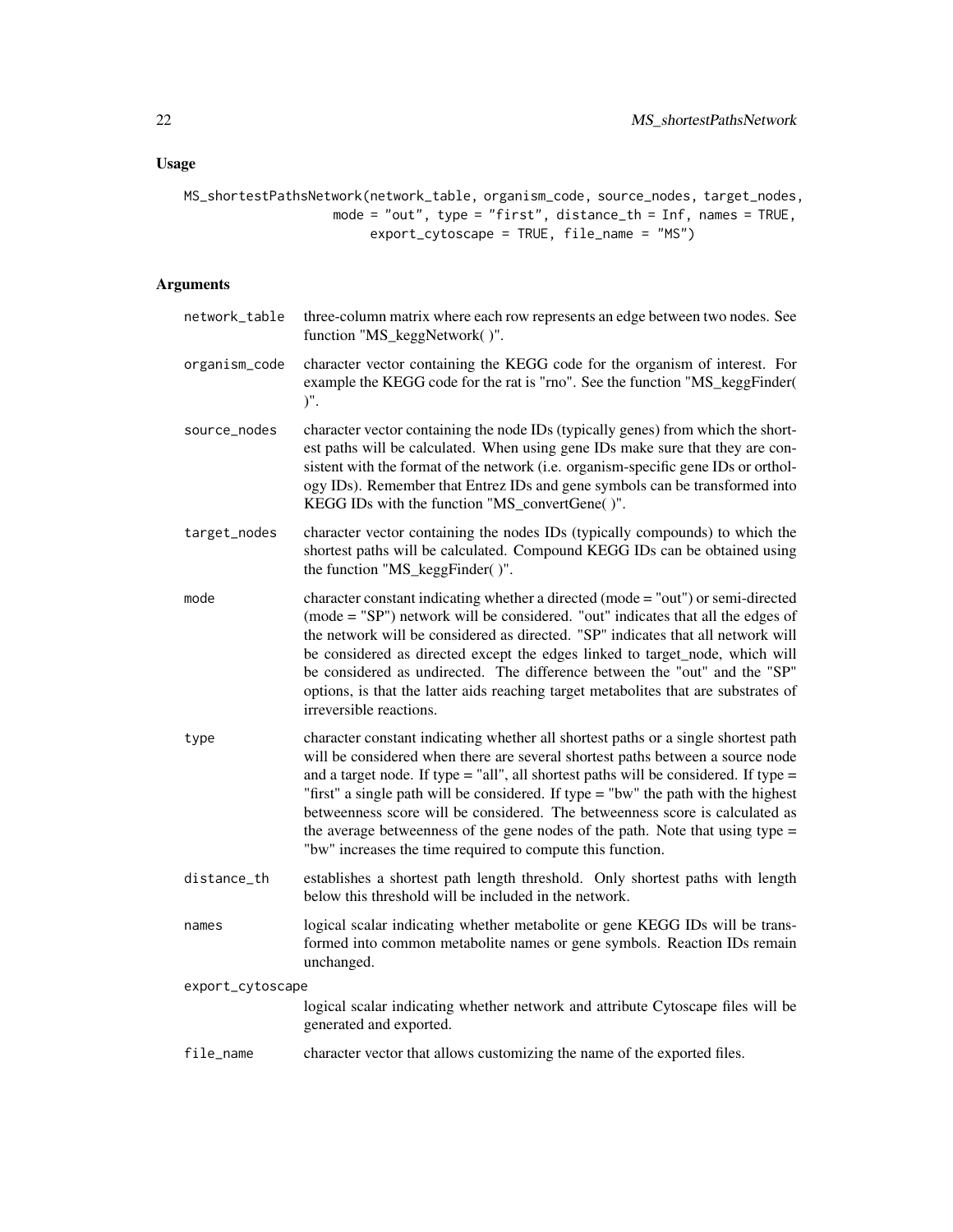# <span id="page-22-0"></span>Value

A matrix where each row represents an edge between two nodes. By default, the function also generates a network file ("MS\_Network.txt") and two attribute files ("MS\_NodesType.txt", "MS\_TargetNodes.txt"), which can be imported into Cytoscape to visualize the network.

#### Note

The network-table generated with this function can be also visualized in R using the igraph package. The network-table can be transformed into an igraph object using the function "graph.data.frame( )" from igraph.

# References

Csardi, G. & Nepusz, T. (2006). The igraph software package for complex network research. Inter-Journal, Complex Systems, 1695.

Shannon, P., et al. (2003). Cytoscape: a software environment for integrated models of biomolecular interaction networks. Genome Research, 13, 2498-2504.

### Examples

data(MetaboSignal\_table)

```
# Shortest paths from G6PC ("K01084") to pyruvate ("cpd:C00022") and
# to a-D-Glucose ("cpd:C00267")
subnet_first <- MS_shortestPathsNetwork(MetaboSignal_table, organism_code = "rno",
                                        source_nodes = "K01084",
                                        target_nodes = c("cpd:C00022", "cpd:C00267"),
                                        mode = "SP'', type = "first")
subnet_all <- MS_shortestPathsNetwork(MetaboSignal_table, organism_code = "rno",
                                      source_nodes = "K01084",
                                      target_nodes = c("cpd:C00022", "cpd:C00267"),
                                      mode = "SP'', type = "all'')
```
MS\_tissueFilter *Filter network based on tissue expression data*

## Description

This function allows filtering a network based on tissue expression data from the Human Protein Atlas, by removing signaling genes that are not detected in the target tissue(s) (reliability = "approved" or "supported"). This function can be only used to filter human networks.

#### Usage

MS\_tissueFilter(network\_table, tissue, input\_format = "kegg", expand\_genes = FALSE)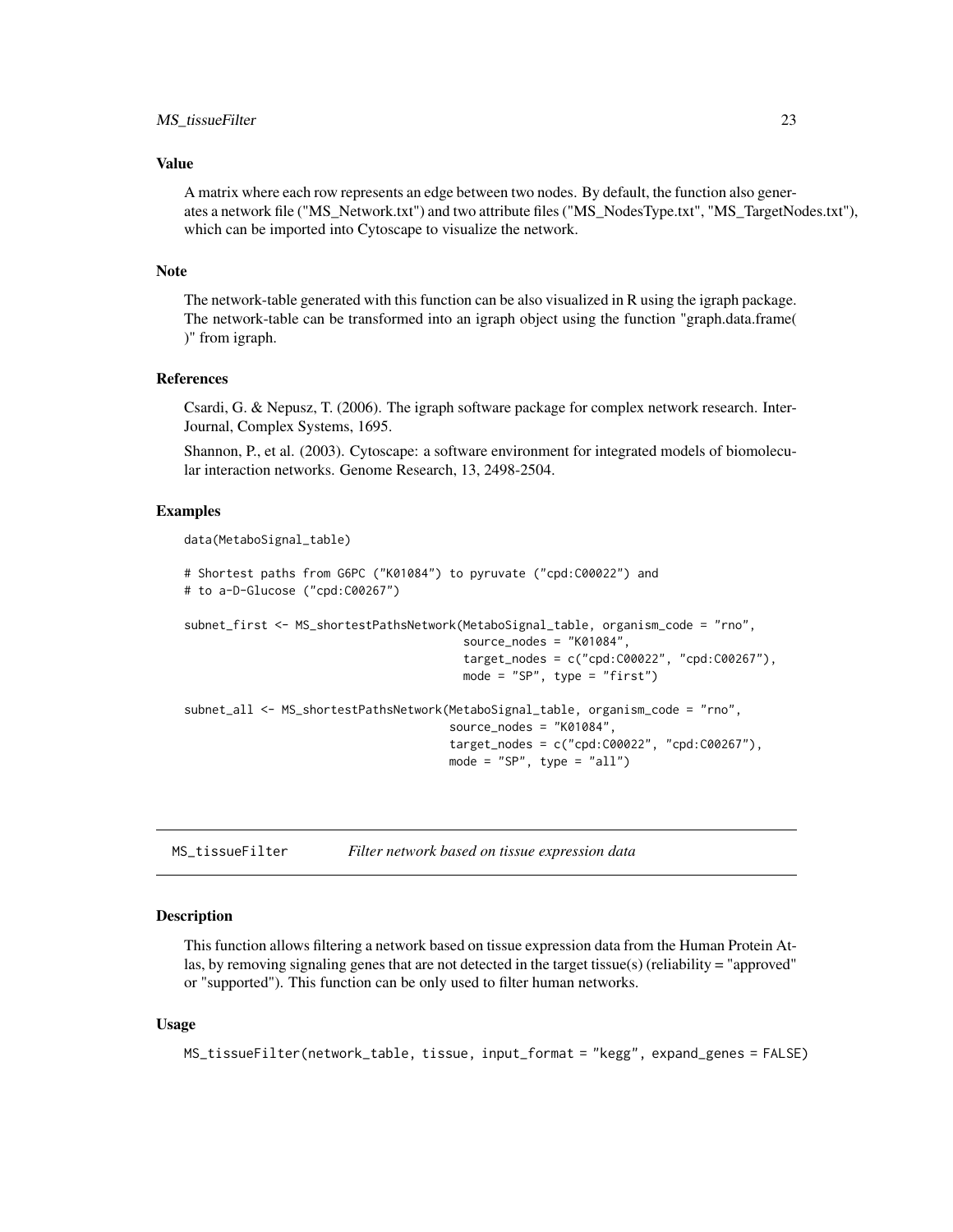#### <span id="page-23-0"></span>Arguments

| network_table | three-column matrix where each row represents an edge between two nodes. The<br>gene nodes of this network must be human specific gene IDS (not orthologies).<br>For this, use the function "MS_keggNetwork( $\prime$ )" with expand_genes = TRUE.                                        |
|---------------|-------------------------------------------------------------------------------------------------------------------------------------------------------------------------------------------------------------------------------------------------------------------------------------------|
| tissue        | character vector indicating the tissue(s) of interest. Signaling genes (i.e. non-<br>enzymatic genes) not detected in the target tissue(s) (reliability = "approved" or<br>"supported") will be removed from the network. Check all possible tissues in<br>the "hpaNormalTissue" dataset. |
| input_format  | character vector indicating the gene format in the input network_table ("entrez"<br>or " $key$ ").                                                                                                                                                                                        |
| expand_genes  | logical scalar indicating whether the gene nodes in the filtered network will rep-<br>resent orthology IDs (expand_genes = FALSE) or organism-specific gene IDs<br>$(expand\_genes = TRUE).$                                                                                              |
|               |                                                                                                                                                                                                                                                                                           |

#### Value

A three-column matrix where each row represents an edge between two nodes.

# References

Gatto, L. hpar: Human Protein Atlas in R.R package version 1.12.0. http://www.kegg.jp/kegg/docs/keggapi.html

#### Examples

```
# Build network
net <- MS_keggNetwork(metabo_paths = "hsa00010", signaling_paths = "hsa04014",
                     expand_genes = TRUE)
# Filter network by liver and cluster genes by orthology
net_filtered <- MS_tissueFilter(net, tissue = "liver")
```
MS\_topologyFilter *Filter network based on distances or betweenness*

# Description

This function allows reducing the dimensionality of a network, by removing nodes that do not meet the established distance and/or node betweenness criteria.

# Usage

MS\_topologyFilter(network\_table, mode = "all", type, target\_node, distance\_th, bw\_th)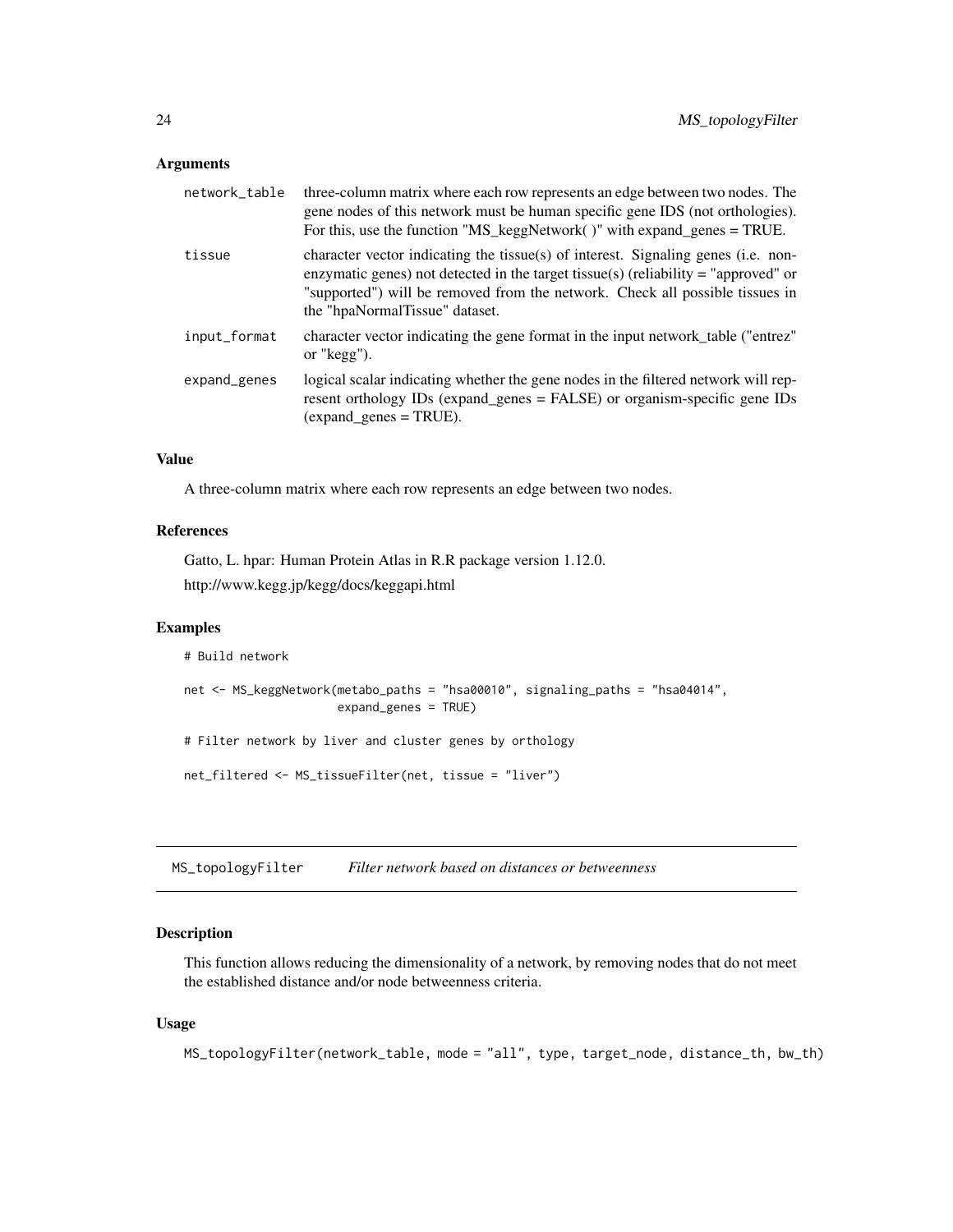# Arguments

| network_table | three-column matrix where each row represents and edge between two nodes.<br>See function "MS_keggNetwork()".                                                                                                                                                                                                                                                                                                                                                                                                                  |
|---------------|--------------------------------------------------------------------------------------------------------------------------------------------------------------------------------------------------------------------------------------------------------------------------------------------------------------------------------------------------------------------------------------------------------------------------------------------------------------------------------------------------------------------------------|
| mode          | character constant indicating whether a directed ("out") or undirected ("all") net-<br>work will be considered.                                                                                                                                                                                                                                                                                                                                                                                                                |
| type          | character constant used to establish the criteria for filtering the network. "bw"<br>indicates that edges (i.e. rows of the network_table) containing at least one node<br>with betweenness below bw_th will be neglected. "distance" indicates edges<br>containing at least one node with shortest path length to the target_node above<br>distance_th will be neglected. "all" indicates that edges containing at least one<br>node with either betweenness below bw_th or distance above distance_th, will<br>be neglected. |
| target_node   | character vector containing the ID of the node to which the distances will be<br>calculated.                                                                                                                                                                                                                                                                                                                                                                                                                                   |
| distance_th   | numeric value corresponding to the distance threshold. Nodes with shortest path<br>length to the target_node above this threshold will be removed from the network-<br>table.                                                                                                                                                                                                                                                                                                                                                  |
| bw_th         | numeric value corresponding to the normalized-betweenness threshold. Nodes<br>with betweenness below this threshold will be removed from the network-table.<br>See also "MS_nodeBW()".                                                                                                                                                                                                                                                                                                                                         |

# Value

A three-column matrix where each row represents an edge between two nodes.

#### References

Csardi, G. & Nepusz, T. (2006). The igraph software package for complex network research. Inter-Journal, Complex Systems, 1695.

# Examples

```
data(MetaboSignal_table)
# Remove edges containing nodes with distance to D-glucose ("cpd:C00031") > 2
network_filtered1 <- MS_topologyFilter(MetaboSignal_table, type = "distance",
                                       target_model = "cpd:C00031",distance_th = 2# Remove edges containing nodes with distance to D-glucose ("cpd:C00031") > 2 or
# normalized-betweenness < 0.00005
network_filtered2 <- MS_topologyFilter(MetaboSignal_table, type = "all",
                                       target_node = "cpd:C00031",
                                       distance_th = 2, bw_th = 0.00005)
```
# Note below that network\_filtered1 has one edge more than network\_filtered2. This is # because "cpd:C00031" has betweenness = 0, and therefore it is removed in network\_filtered2: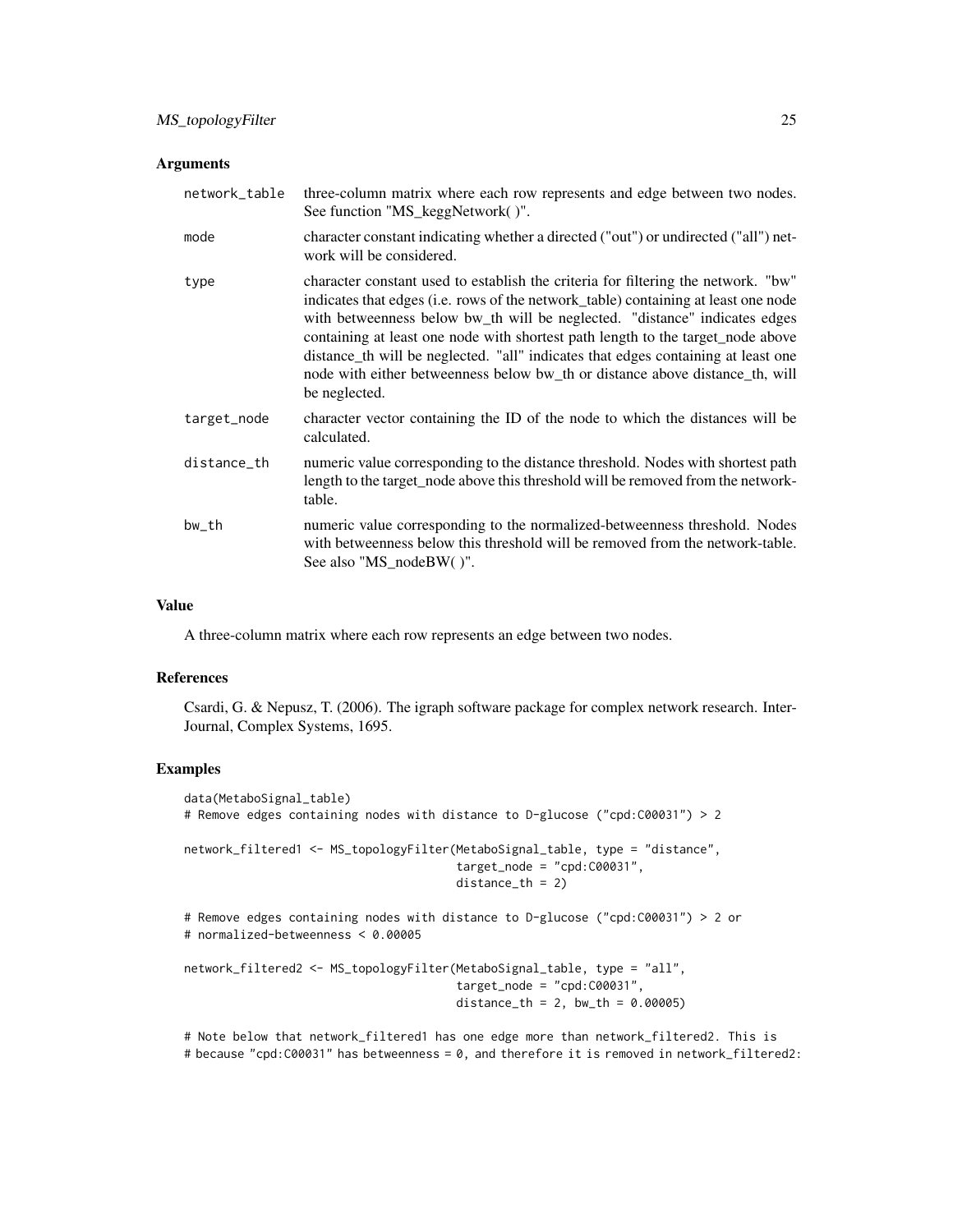<span id="page-25-0"></span>setdiff(as.vector(network\_filtered1[, 1:2]),as.vector(network\_filtered2[, 1:2]))

ppiNet\_example *Signaling-transduction network*

#### Description

Signaling-transduction network generated by merging the interactions from OmniPath and TR-RUST databases.

#### Usage

ppiNet\_example

# Format

Matrix

# Value

Matrix

regulatory\_interactions

*Regulatory interactions from OmniPath and TRRUST*

#### Description

This matrix contains a set of human regulatory interactions compiled from two literature-curated resources: OmniPath (directed protein-protein and signaling interactions reported in databases with an appropiate licence) and TRRUST (transcription factor-target interactions). For each interaction, both literature references and primary database references are reported. The users are responsible for respecting the terms of their licences and for citing them when required. This matrix can be edited or updated by the users if required.

#### Usage

regulatory\_interactions

# Format

Matrix

# Value

Matrix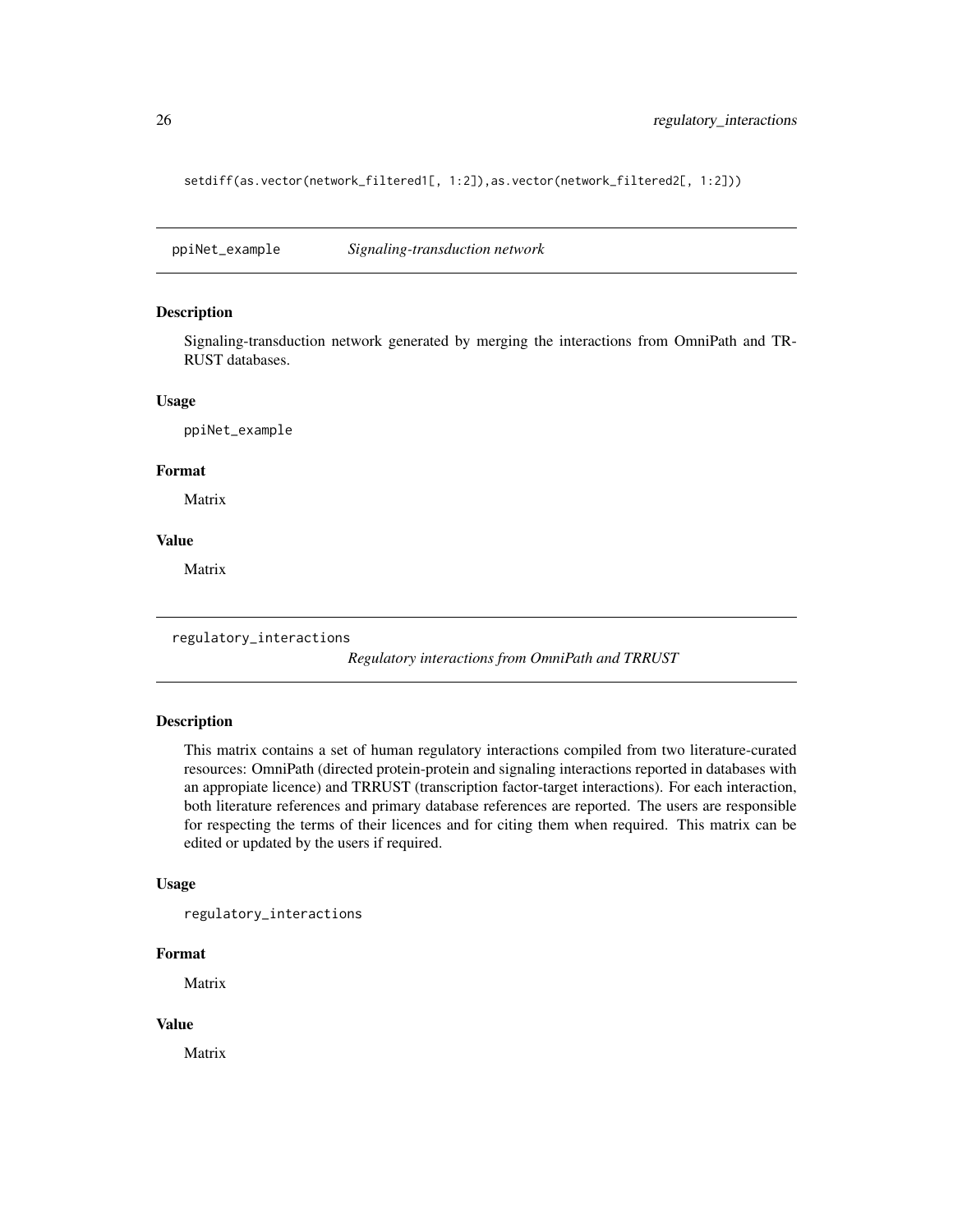#### References

Ceol, A., et al. (2007). DOMINO: a database of domain-peptide interactions. Nucleic Acid Research, 35, D557-60.

Cui, Q., et al. (2007). A map of human cancer signaling. Molecular Systems Biology, 3:152.

Diella, F., et al. (2004). Phospho.ELM: a database of experimentally verified phosphorylation sites in eukaryotic proteins. BMC Bioinformatics, 22, 5:79.

Dinkel, H., et al. (2012). ELM–the database of eukaryotic linear motifs. Nucleic Acid Research, 40, D242-51.

Han, H., et al. (2015). TRRUST: a reference database of human transcriptional regulatory interactions. Scientific Reports, 15, 11432.

Hornbeck, P.V., et al. (2012). PhosphoSitePlus: a comprehensive resource for investigating the structure and function of experimentally determined post-translational modifications in man and mouse. Nucleic Acid Research, 40, D261-70.

Korcsmaros, T., et al. (2010). Uniformly curated signaling pathways reveal tissue-specific crosstalks and support drug target discovery. Bioinformatics, 26, 2042:2050.

Lynn, D.J., et al. (2008). InnateDB: facilitating systems-level analyses of the mammalian innate immune response. Molecular Systems Biology, 4, 218.

Orchard, S., et al. (2014). The MIntAct project–IntAct as a common curation platform for 11 molecular interaction databases. Nucleic Acid Research, 242, D358-63.

Pagel, P., et al. (2005). The MIPS mammalian protein-protein interaction database. Bioinformatics, 21, 832-834.

Papp, D., et al. (2012). The NRF2-related interactome and regulome contain multifunctional proteins and fine-tuned autoregulatory loops. FEBS Letters, 586, 1795-802.

Pawson, A.J., et al. (2014). The IUPHAR/BPS Guide to PHARMACOLOGY: an expert-driven knowledgebase of drug targets and their ligands. Nucleic Acids Research, 42, D1098-106.

Peri, S., et al. (2003). Development of human protein reference database as an initial platform for approaching systems biology in humans. Genome Research, 13, 2363-2371.

Turei, D., et al. (2015). Autophagy Regulatory Network - a systems-level bioinformatics resource for studying the mechanism and regulation of autophagy. Autophagy, 11, 155-165.

Turei, D., et al. (2016). OmniPath: guidelines and gateway for literature-curated signaling pathway resources. Nature methods, 13, 966-967.

Sarkar, D., et al. (2015). LMPID: a manually curated database of linear motifs mediating proteinprotein interactions. Database(Oxford), pii: bav014.

Shin, Y.C., et al. (2011). TRIP Database: a manually curated database of protein-protein interactions for mammalian TRP channels. Nucleic Acids Research, 39, D356-61.

Snel, B., et al. (2000). STRING: a web-server to retrieve and display the repeatedly occurring neighbourhood of a gene. Nucleic Acids Research, 28, 3442-3444.

Xenarios, I., et al. (2002). DIP, the Database of Interacting Proteins: a research tool for studying cellular networks of protein interactions. Nucleic Acids Research, 30, 303-305.